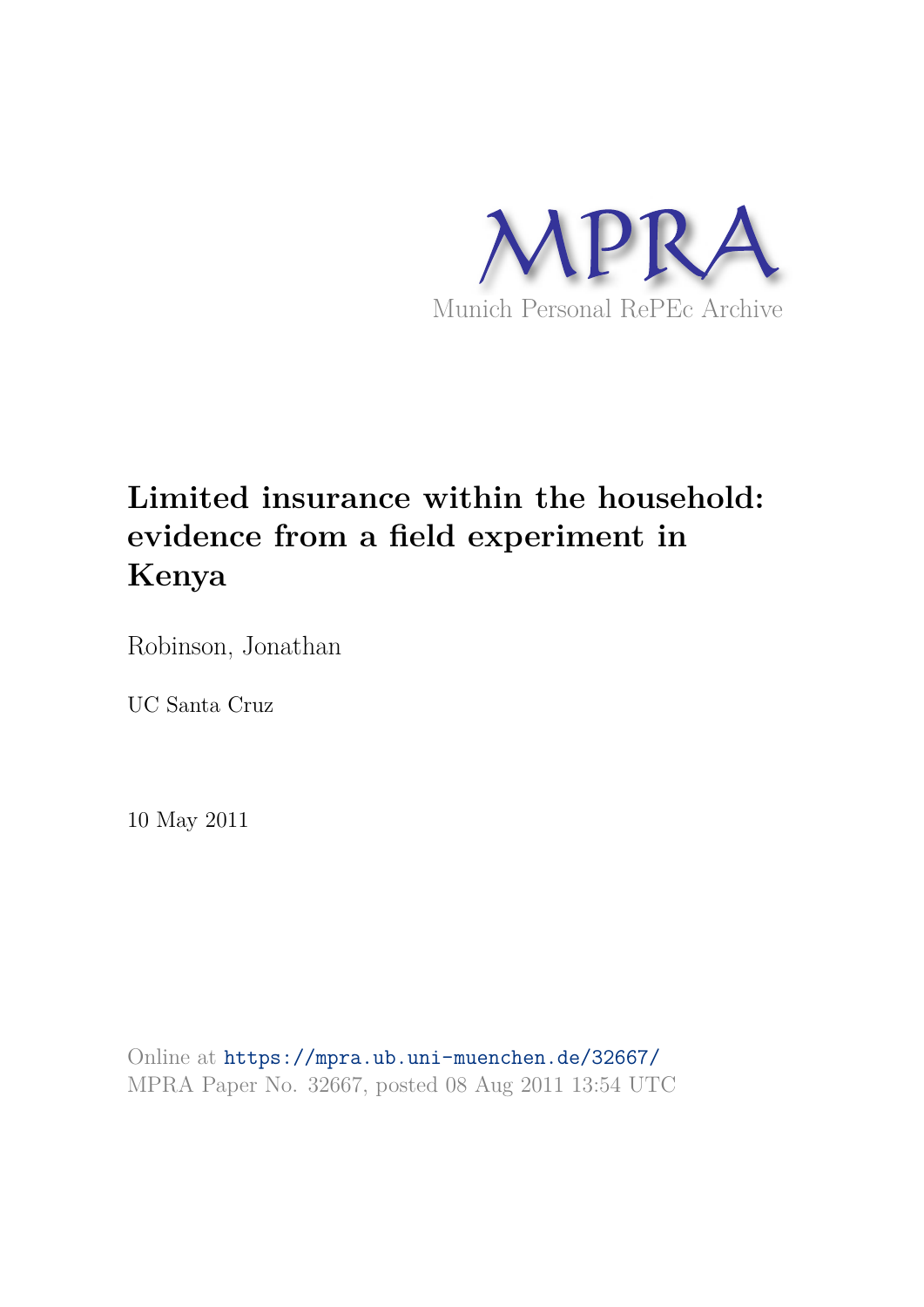## Limited Insurance Within the Household: Evidence from a Field Experiment in Kenya

Jonathan Robinson<sup>†</sup> University of California, Santa Cruz

May 10, 2011

#### Abstract

In many developing countries, unexpected income shocks are common, formal insurance is absent, and informal inter-household risk-sharing networks are unable to provide full insurance. An important question is therefore whether risk sharing within the household is effective. I conducted a field experiment in Western Kenya in which 142 married couples were followed for approximately 8 weeks. Every week, each individual had a 50% chance of receiving an income shock equivalent to a few days' income. Since these shocks are, by definition, small relative to lifetime income, they should not affect intra-household bargaining power and should only affect a Pareto efficient household through the pooled budget constraint. However, I find that men increase their private consumption when they receive the shock but not when their wives do, a rejection of efficiency. I present evidence that such behavior is not specific to the experiment - both husbands and wives spend more on themselves in weeks in which their labor income is higher. The results suggest that insurance is limited even within the households in this sample.

JEL Classification: C93, D13, D61, O12

<sup>&</sup>lt;sup>\*</sup>I would like to thank Orley Ashenfelter, Esther Duflo, Michael Kremer, and Christina Paxson for guidance. I thank Alicia Adsera, David Atkin, Pascaline Dupas, David Evans, Jane Fortson, Filippos Papakonstantinou, Tanya Rosenblat, Laura Schechter, Ethan Yeh, and participants in various seminars and conferences for helpful comments. I am grateful to Willa Friedman, Anthony Keats, and especially Eva Kaplan for excellent research assistance. This project would not have been possible if not for the work of Jack Adika, Daniel Egesa, Alice Kalakate, Nduta Kamui, Nathan Mwandije, Nashon Ngwena, Priscilla Nyamai, Seline Obwora, Isaac Ojino, Anthony Oure, Iddah Rasanga, and Nathaniel Wamkoya in collecting and entering the data. I thank Aleke Dondo of the K-Rep Development Agency for hosting this project in Kenya. Financial support for this project was provided by the Princeton University Industrial Relations Section, the Center for Health and Wellbeing at Princeton University, and the Abdul Latif Jameel Poverty Action Lab.

<sup>y</sup>Department of Economics, University of California, Santa Cruz, e-mail: jmrtwo@ucsc.edu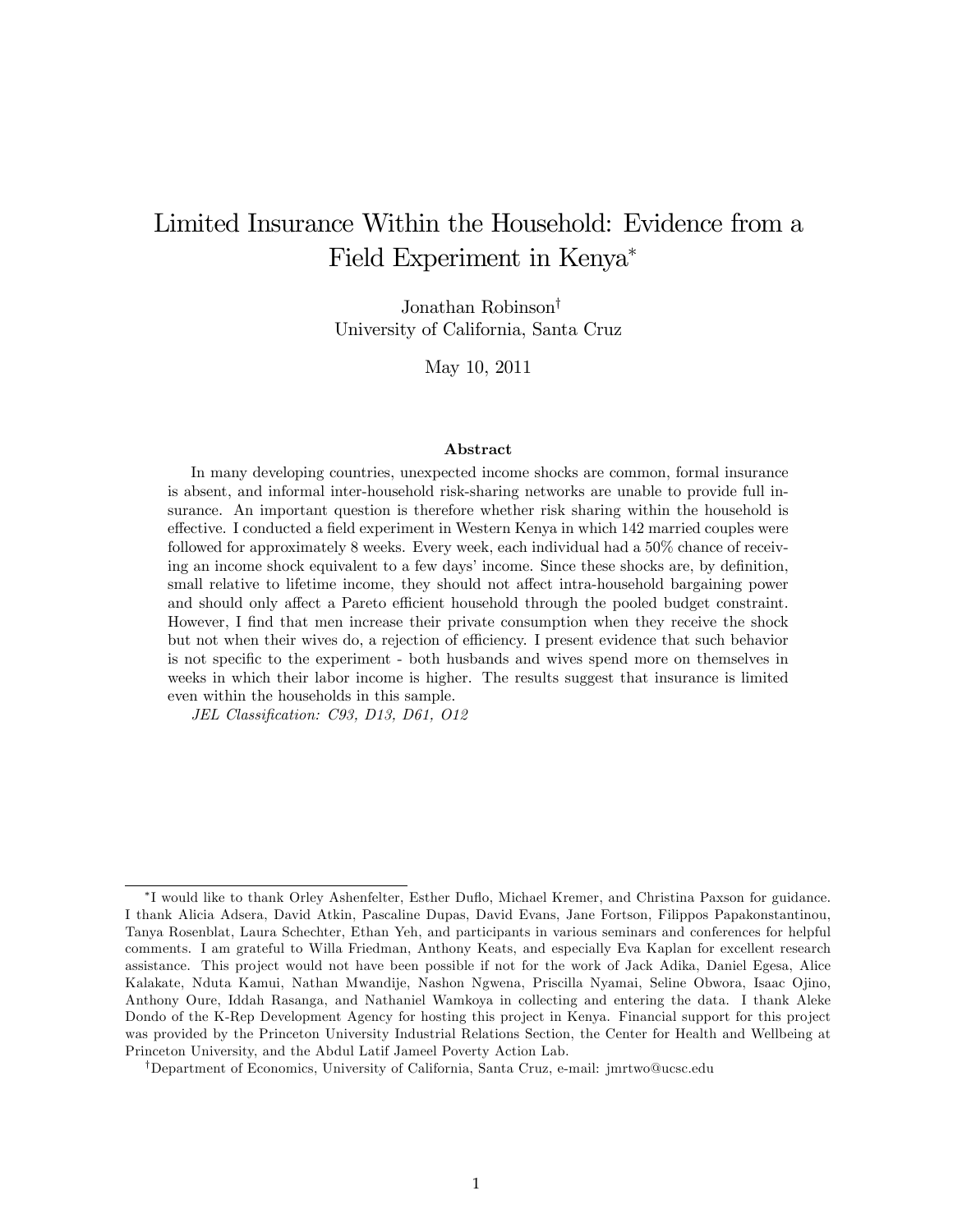## 1 Introduction

Individuals in developing countries are subject to considerable risk but most lack access to formal mechanisms that would allow them to insure themselves against unexpected income shocks. Instead, households often use informal systems of gifts and loans to pool idiosyncratic risk. While these informal networks do provide some protection against shocks, they also face substantial problems of asymmetric information and payment enforceability, and existing evidence suggests that inter-household risk sharing networks are rarely, if ever, efficient (Townsend, 1994; Udry, 1994; Fafchamps and Lund, 2003).

In the absence of effective formal or informal inter-household insurance mechanisms, a natural place for individuals to choose to cope with risk is within the household. Though such arrangements will be somewhat limited because income shocks are likely to be correlated within households, whether these mechanisms are effective in insuring the idiosyncratic risk that remains is an important question. In particular, since information and enforcement are presumably better within a single household than between different households, intra-household insurance is the "best hope" for an informal insurance scheme to overcome information and payment enforceability problems. If risk is not insured even within the household, despite the substantial incentives household members should have to insure each other in the absence of other riskcoping strategies, then programs which impact the ability of individuals to cope with risk will likely have large welfare impacts (such as formal savings accounts or microinsurance programs).

This paper presents results from a field experiment in Kenya designed to directly test whether intra-household risk-sharing arrangements are efficient. The experiment followed 142 married couples for 8 weeks. Every week, each individual had a 50% chance of receiving a 150 Kenyan shilling (US  $\&$ 2) income shock, equivalent to roughly 1.5 days' income for men and 1 week's income for women. As these shocks are, by definition, random, transitory, and idiosyncratic, the experimental design makes it possible to directly and simply test for allocative efficiency, by comparing the difference in the responsiveness of private consumption to shocks received by an individual and to those received by his spouse. The empirical approach is based on the assumption that, even though men and women may have very different preferences, the shocks are too small (relative to lifetime income) to affect intra-household bargaining power. This is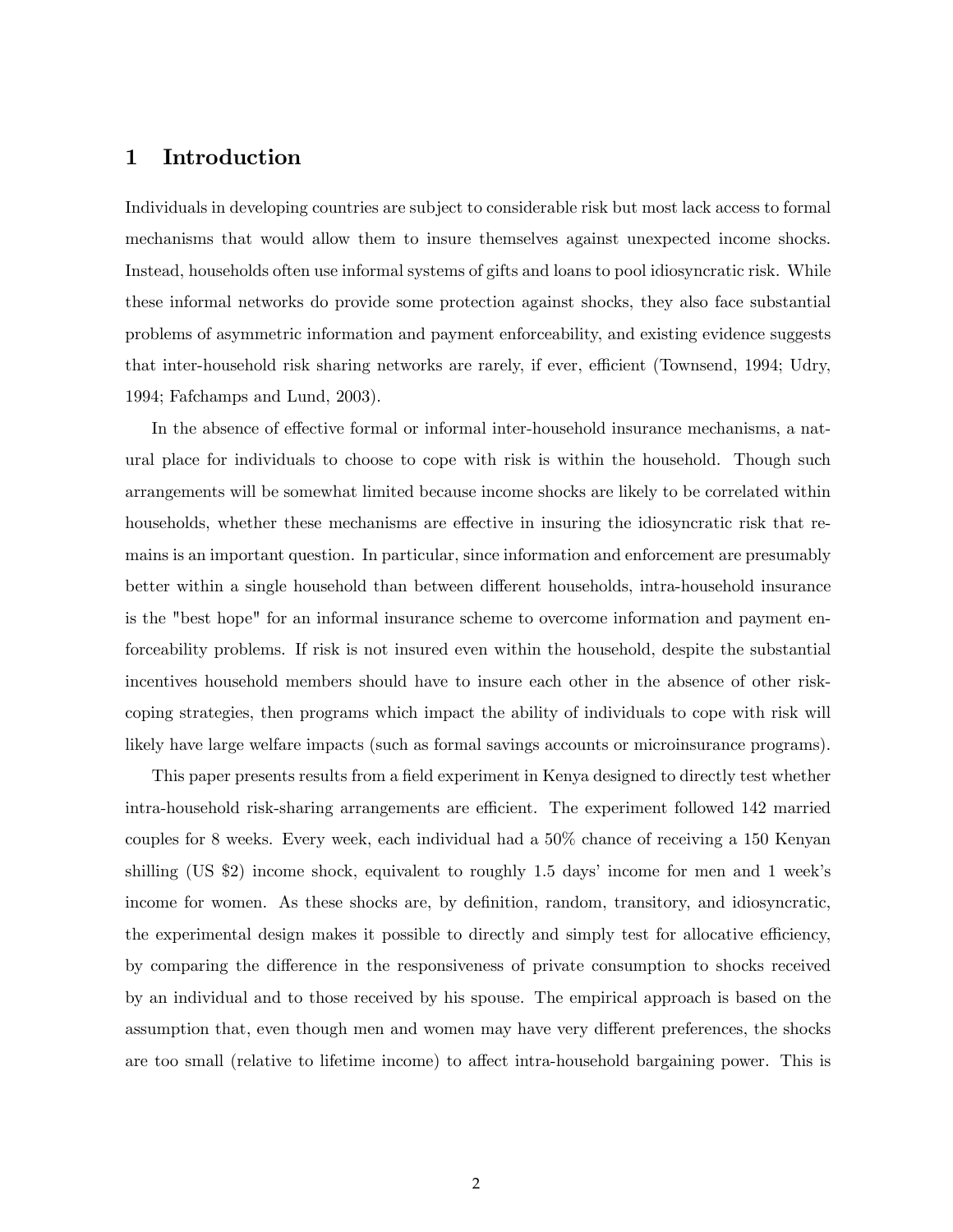in contrast to larger income shocks which may well affect bargaining power and, by extension, consumption decisions.<sup>1</sup> While responses to permanent income shocks suggest differences in intra-household preferences, they do not necessarily indicate inefficiency. In regards to transitory shocks, however, assuming that household members are risk averse, failing to insure these shocks would leave potential gains from trade unexploited, and would constitute a rejection of the collective model of the household (Chiappori, 1992; Browning and Chiappori, 1998; Browning et al., 1994), which is based on the assumption that even if spouses have different preferences and bargain over outcomes, they are still able to achieve a Pareto efficient outcome.

In the context of this experiment, if the household pools risk efficiently, increases in private consumption should be the same for shocks received by an individual and those received by his spouse. However, I find that husbands increase their expenditures on privately consumed goods in weeks in which they receive the shock but do not change their expenditures in weeks in which their wives receive the shock, a rejection of Pareto efficiency. I do not detect statistically significant differences for women. These general results are robust to examining changes over several weeks rather than to just the week in which the shock was received.

This paper contributes to a growing literature in development economics which tests for intra-household efficiency. These studies typically test for either productive efficiency (that households maximize profits) or for allocative efficiency (by testing whether allocation decisions are sensitive to transitory income shocks). The most notable study in the former category is Udry (1996), who rejects efficiency by showing that inputs could be profitably reallocated from male-controlled plots to female-controlled plots in Burkina Faso.

This paper fits into the second category. All of these studies require the identification of exogenous, idiosyncratic shocks which affect income realizations but do not affect preferences or intra-household bargaining power. Thus while the shocks must be substantial enough to be economically meaningful, they must not be large enough to affect bargaining weights. Typically

<sup>&</sup>lt;sup>1</sup>Many studies have shown that household decisions are sensitive to ostensibly exogenous changes in relative intra-household incomes. Examples include Duáo (2003), Thomas (1990), Lundberg, Pollak, and Wales (1997), and Haddad and Hoddinott (1994). Similarly, Anderson and Baland (2002) argue that intra-household conflict over savings/expenditures is a reason that so many women join ROSCAs in Kenya.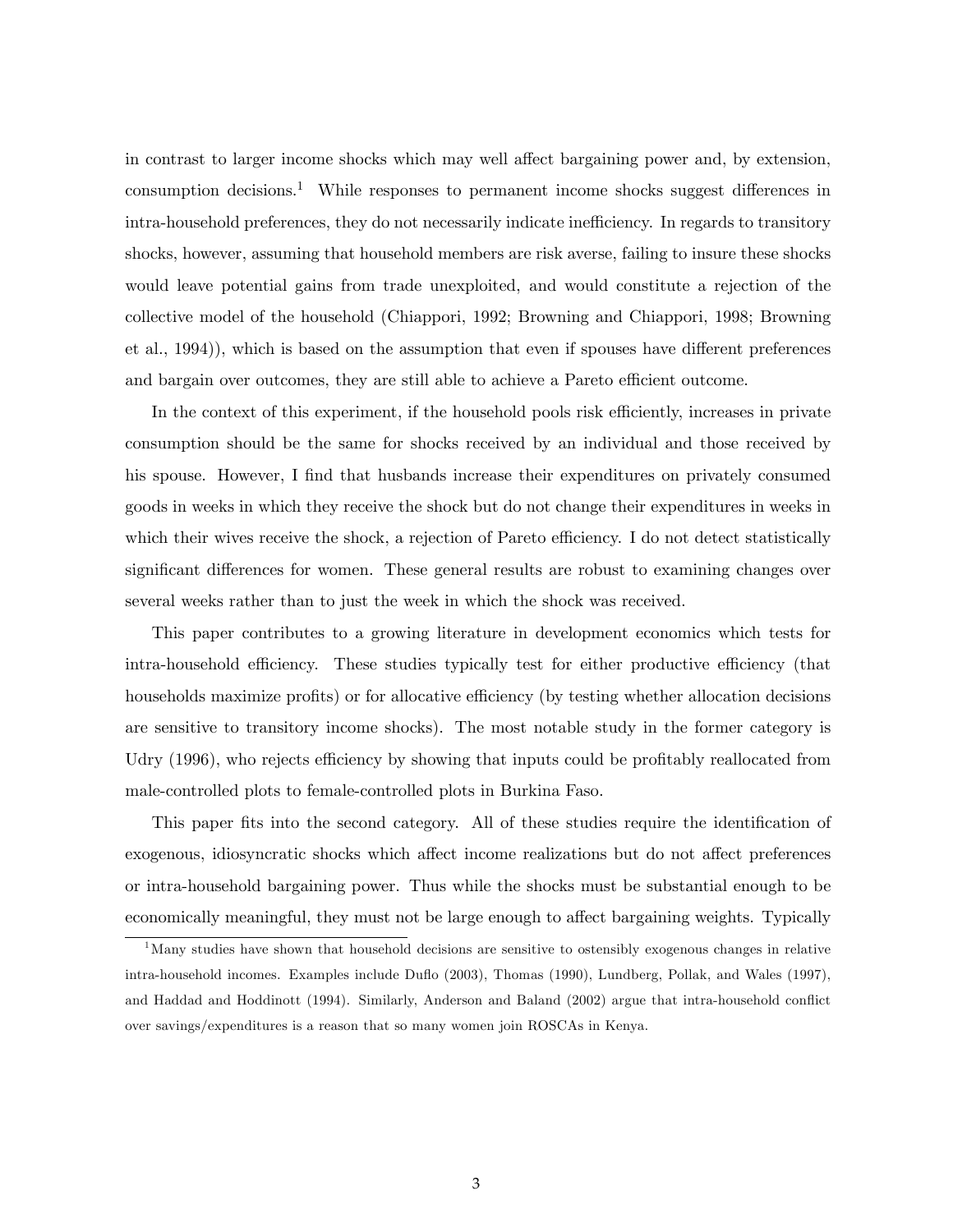the shocks which are used are rainfall or weather shocks among agricultural households (Duáo and Udry, 2004; Dubois and Ligon, 2009; Doss, 2001), health shocks (Dercon and Krishnan, 2000; Goldstein, 2004), or agricultural shocks such as pests or plant disease (Goldstein, 2004). While each of these studies utilizes a different approach with different populations, each rejects  $efficiency.<sup>2</sup>$ 

However, the current paper is the only study I am aware of in which the variation in incomes is explicitly randomized. Thus, while all of these other studies do a convincing job of ruling out alternative hypotheses for their main findings (for instance, that aggregate shocks affect relative prices, or that idiosyncratic health shocks affect preferences directly), this study represents a particularly direct and straightforward way of testing for efficiency.<sup>3</sup>

While there are other experimental studies on risk sharing (all of which focus on risk sharing outside the household), this is the only one (to my knowledge) to work with real-world risk sharing networks and to observe outcomes outside of a laboratory or other controlled setting. For instance, Charness and Genicot (2009) examine risk sharing among UCLA undergraduates. Those studies which work with pre-existing insurance networks include Barr (2003) and Iversen et al. (2006), which both look at behavior within a controlled experiment among households which share risk outside the experiment (in Zimbabwe and Uganda, respectively). Similarly, Chandrasekhar et al. (2010) test for limited commitment and for the role of access to savings within a controlled experiment in India. The closest study to this one is likely thus Ashraf  $(2009)$ , who examines how observability and communication possibilities affect intra-household savings decisions in the Philippines, though the experiment here focuses on risk rather than on intra-household savings decisions.

The experimental setup admittedly comes at some cost, however. First, the results come from a stylized experiment in which all shocks were positive. If people spend windfall income differently than their regular labor income, the results may not generalize. However, I attempt

 $2$ One study from a somewhat more developed country (Mexico) which does not reject efficiency is Bobonis (2009). The author argues that this may be due to better property rights institutions in Mexico than in the developing countries studied in other papers (many of which use data from West Africa).

<sup>3</sup>For instance, see Imbens (2009) for a discussion of how, when it is feasible, randomization is preferable to observational methods.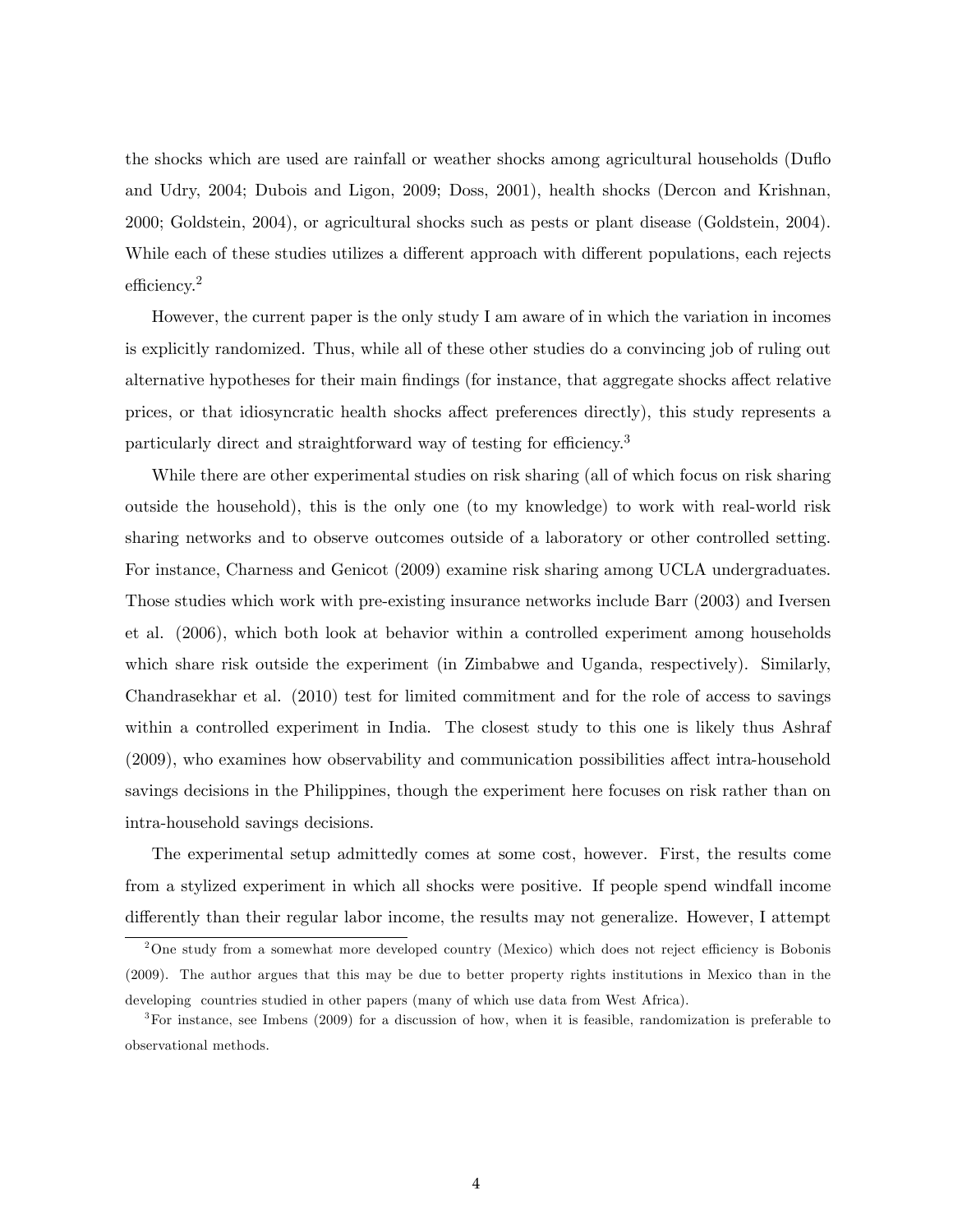to address this by examining how private expenditures respond to weekly fluctuations in labor income and I find that both men and women increase private expenditures in weeks in which their labor income is higher (this increase in response to income shocks is similar to that found by Dufto and Udry (2004) with respect to harvest income shocks). While changes in labor income in this study are not necessarily exogenous and so should be interpreted with some caution, they are at least very suggestive that the overall Öndings are robust. A second issue is that while I have detailed data on each household in the sample, there are relatively few households (142) and all of them were sampled from daily income earners in one part of Western Kenya.

While the welfare consequences of failing to insure these small shocks over a short time period are not likely to be very large, they suggest that insurance is incomplete, which could well have important welfare effects. For example, an experiment conducted with a similar group of daily income earners in this same part of Kenya (but in different market centers) found that the inventories of small entrepreneurs are vulnerable to transitory health shocks (Dupas and Robinson, 2011). However, providing even basic savings accounts mitigated such vulnerability, and the demand for such accounts was substantial. The findings in this paper, which suggest that risk is uninsured even within the household, are therefore complementary, and suggest that programs which provide more formal risk coping mechanisms could improve welfare.<sup>4</sup>

## 2 Theoretical Framework

In this section, I lay out a brief motivating framework for interpreting the main results (this follows from Browning and Chiappori, 1998 and related papers, as well as Duflo and Udry, 2004). Under the Pareto efficient collective model of the household, the household's optimization problem can be written as maximizing the following utility function:

$$
\max_{\{q_{mt}, q_{ft}, Q_t\}} \sum_{t=0}^{T} u_m(q_{mt}, q_{ft}, Q_t) + \lambda u_f(q_{ft}, q_{mt}, Q_t)
$$
\n(1)

<sup>&</sup>lt;sup>4</sup>An important question is why insurance is limited in this setting. In an earlier version of this paper, I find some suggestive evidence that insurance is constrained by limited commitment though the power of those tests is low. For evidence of limited commitment in risk sharing agreements, see Coate and Ravallion (1993), Ligon, Thomas, and Worrall (2002), Foster and Rosenzweig (2001) and Wahhaj (2007).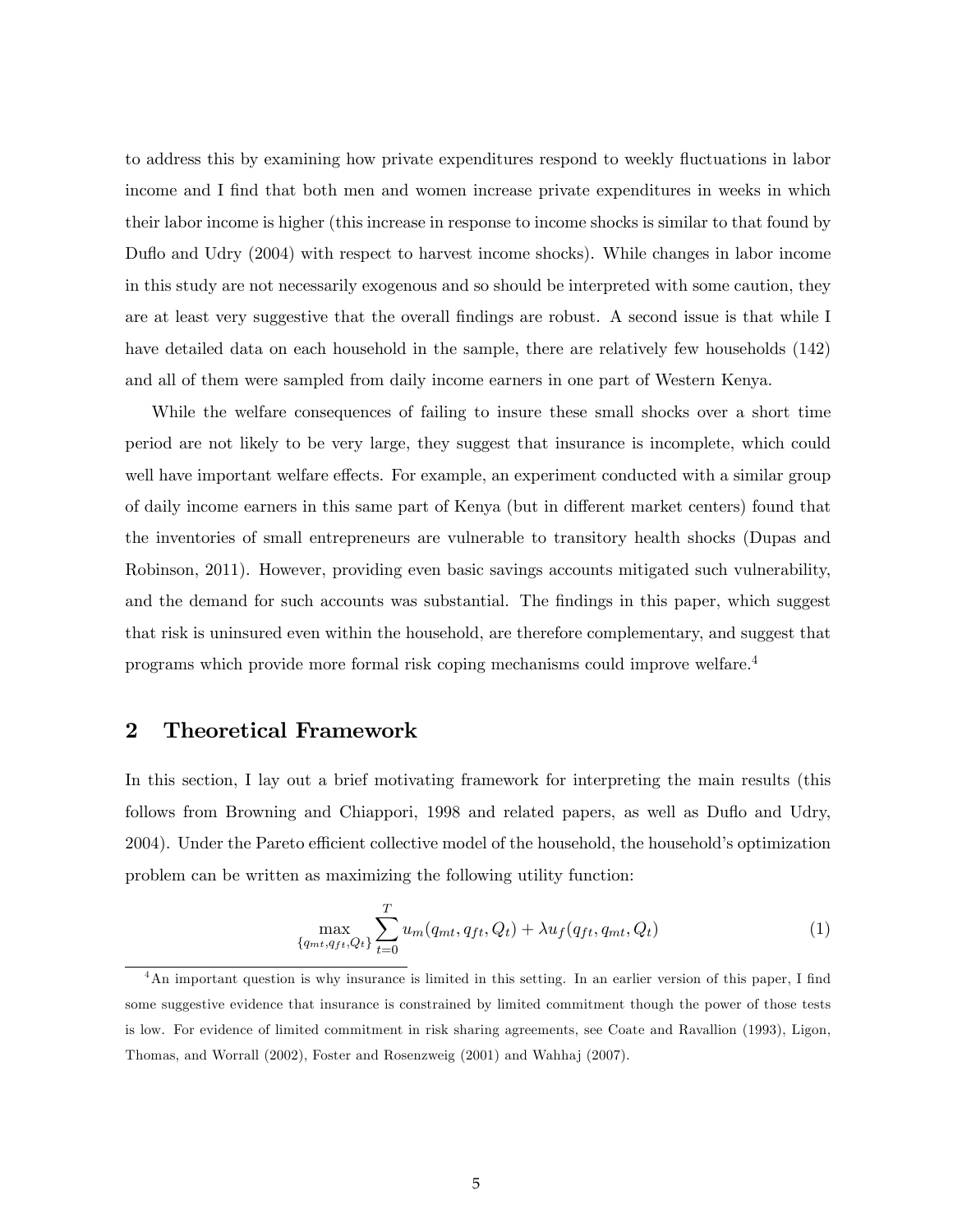subject to the pooled budget constraint:

$$
W_t = RW_{t-1} + Y_{mt} + Y_{ft} + S_{mt} + S_{ft} - p_{1t}(q_{mt} + q_{ft}) - p_{2t}Q_t
$$
\n
$$
(2)
$$

For all variables, the subscript m refers to the male and f to the female. The vectors  $q_{mt}$  and  $q_{ft}$  refer to private consumption, while  $Q_t$  refers to shared consumption.  $p_{1t}$  and  $p_{2t}$  are prices for private and shared consumption, respectively, while  $Y_{mt}$  and  $Y_{ft}$  represent labor income. I assume here that labor is supplied inelastically, which should be an innocuous assumption given that it does not respond to the income shocks (as will be shown in the empirical section).  $W_t$  is household wealth, which earns a return  $R$  in any period.

The key variables for this experiment are  $S_{mt}$  and  $S_{ft}$ , the experimental shocks. The key assumption is that  $\frac{d\lambda}{dS_{mt}} = \frac{d\lambda}{dS_f}$  $\frac{dA}{dS_{ft}} = 0$ : receiving the income shocks has no effect on the bargaining share. This seems plausible given that the shocks represent only a day and a half's worth of income for men and a week's for women. From the pooled budget constraint, then, it is clear that  $\frac{du_1(q_1,q_2,Q)}{dS_1} = \frac{du_1(q_1,q_2,Q)}{dS_2}$  $\frac{q_1, q_2, Q}{dS_2}$ : income shocks should have the same effect on each member's private consumption whether they are received by the husband or the wife.

Empirically, the test for unconstrained Pareto efficiency will be performed by comparing changes in private consumption between weeks in which the husband receives the shock and weeks in which the wife receives the shock. Since these shocks are, by definition, transitory, the Permanent Income Hypothesis suggests that households should choose to intertemporally smooth their consumption and save the money (as has been tested in, for instance, Paxson, 1992). For this reason, it will only be possible to reject efficiency if personal savings do not allow for complete intertemporal consumption smoothing.

### 3 Experimental Design

#### 3.1 Sampling

This project was conducted between April and October 2006 among a sample of 142 couples, drawn from a group of daily income earners (men who work as bicycle taxi drivers - called boda bodas in Kiswahili - and women who sell produce and other items in the marketplace) in three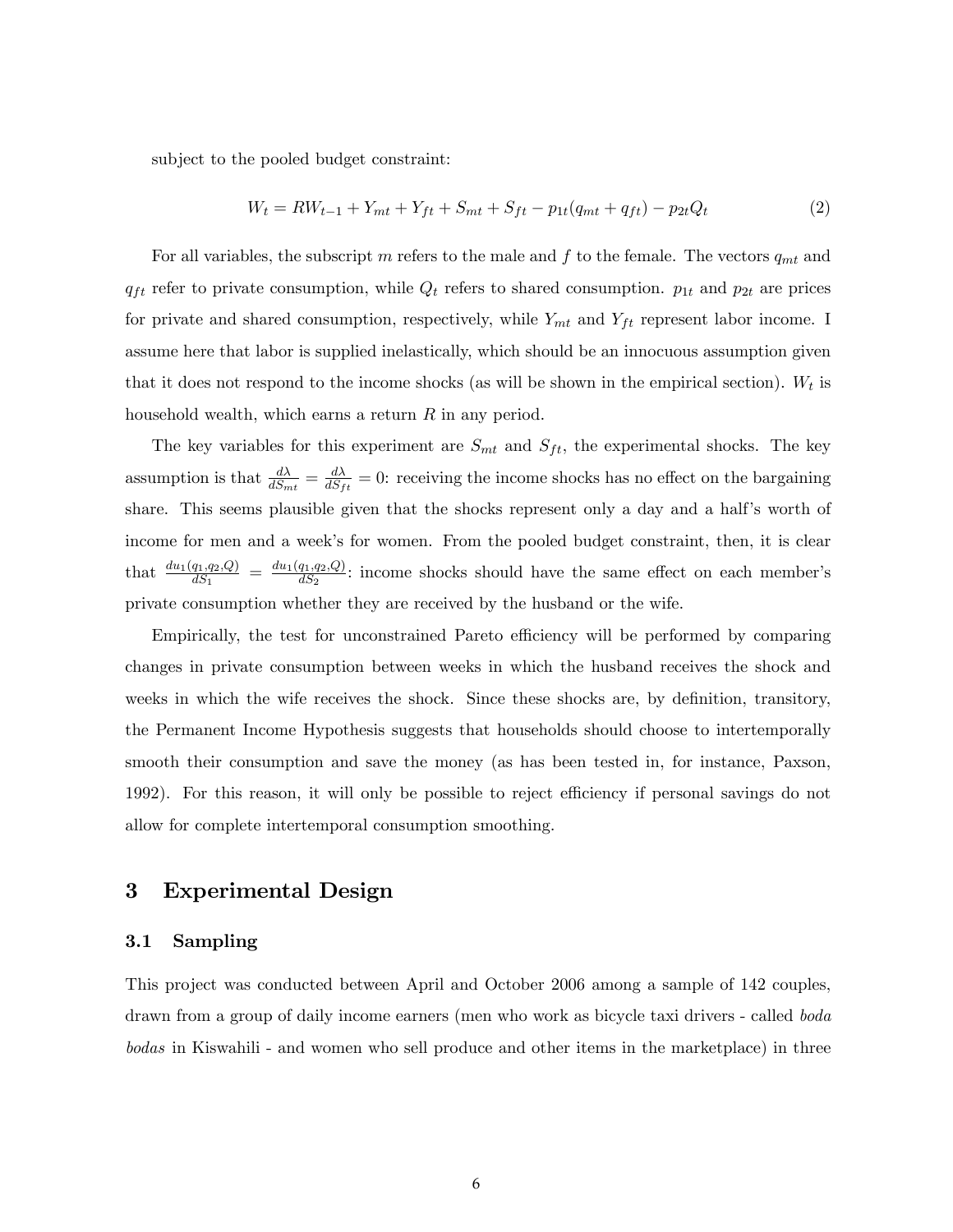towns in Western and Nyanza Provinces, Kenya.<sup>5</sup> Daily income earners were targeted because the project is focused upon transitory shocks to income, which are more commonly encountered among daily income earners than in a sample of, for instance, farmers. The sample is similar to Dupas and Robinson (2011), though drawn from different market centers. Also, the sample in this paper includes the spouses of all participants.

The towns targeted in this study are semi-urban areas located along a major highway from Nairobi, Kenya to Kampala, Uganda. Though many people in the area earn their living from agriculture, a substantial fraction earn at least some income from self-employment, as is common in the developing world (Banerjee and Duáo, 2007). Many of these individuals work in town during the day but live in the surrounding rural areas.

To recruit individuals into the study, a trained enumerator conducted a census in the market centers of the three towns selected for the study. For the screening interview, the enumerator approached an individual at his place of work and asked to meet with him individually for a few minutes. The enumerator first asked the individual if he was married, and all those that were single were not interviewed further.<sup>6</sup> For those who were married, the enumerator then asked the respondent if he would be interested in participating in a project that would take approximately 8 weeks to complete, and that would require the administration of weekly monitoring surveys to both the respondent and his spouse. A precondition for participation was that the enumerator be allowed to visit the spouse at home without the primary respondent's supervision. Individuals were told that the weekly monitoring survey would take approximately 1 hour per week to complete, and that they would be compensated if they agreed to participate. If the individual was interested in the project, the enumerator took the respondent's name and contact information, and told the respondent that he would return later to begin the project. The spouse's consent was obtained later, at the first monitoring interview.

In total, 181 married individuals were interviewed the census. Of these, 142 couples enrolled in the full study (78.5%). Of the 39 couples who did not participate, 22 refused later (even though they initially expressed interest), 6 could not be included because the spouse was often away and couldn't be traced for interviews, 6 were never found after the initial interview, 2 had

<sup>&</sup>lt;sup>5</sup>The towns were Busia, Sega, and Ugunja.

 ${}^{6}$ Two individuals lied about being married and were dropped from the study.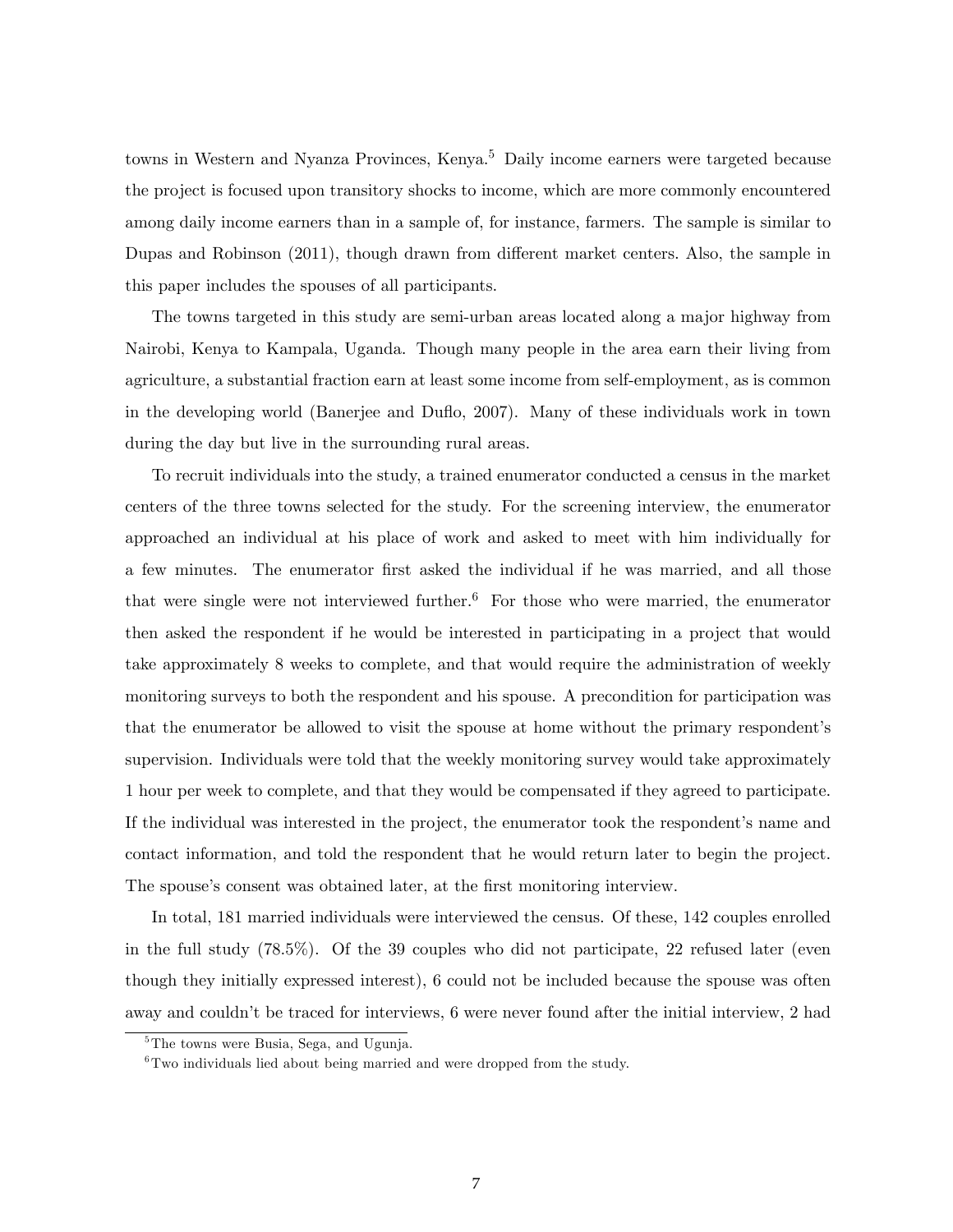moved, 2 were sick, and 1 person's spouse died shortly after enrolling the study.

#### 3.2 Experimental Income Shocks

As mentioned in the motivating framework, testing for intra-household Pareto efficiency requires identifying exogenous, transitory shocks to relative incomes. Further, the shocks must be small enough so that they do not affect intra-household bargaining weights (which may respond to bigger shocks). To cleanly identify such shocks, this project randomly provided 150 Kenyan shilling (about US  $$2.14$ )<sup>7</sup> income shocks to participants at the end off the weekly monitoring visit. The probability of receiving the shock in a given week was 50% for all participants. To make the payment of the shocks as transparent as possible, each enumerator carried with him a black plastic bag containing 56 slips of paper with the numbers 1-56 on them. Each number corresponded to a payment for both spouses. For each spouse, the drawing of 28 of the slips resulted in payment, while the drawing of the other 28 resulted in no payment. The shocks were announced to each spouse, so that each knew what the other had gotten. Payments were made privately, however, and individuals were told that they could spend the money however they chose.

This experimental design has several advantages. First, while the shocks are small compared to total lifetime income, they are not trivial either - they are equivalent to approximately 1.5 days' income for men and 7 days' income for women (Table 2, Panel A). Second, since the shocks were announced to both spouses and thus publicly observable (unlike many real-world shocks, which are usually only partially observable), any observed inefficiency is not attributable to the information available to the spouse. Third, through the data collected with the monitoring surveys, it is possible to compare the experimental results with real world responses to fluctuations in weekly labor income.

An important disadvantage of the study which is important to acknowledge, however, is that (for ethical and practical reasons) the income shocks provided were always positive, unlike real-world shocks which can of course be either positive or negative. Thus itís possible that people may have treated these payments as "windfall" income. I will attempt to address this

<sup>&</sup>lt;sup>7</sup>The exchange rate was about 70 Kenyan shillings (Ksh) to \$1 US during the study.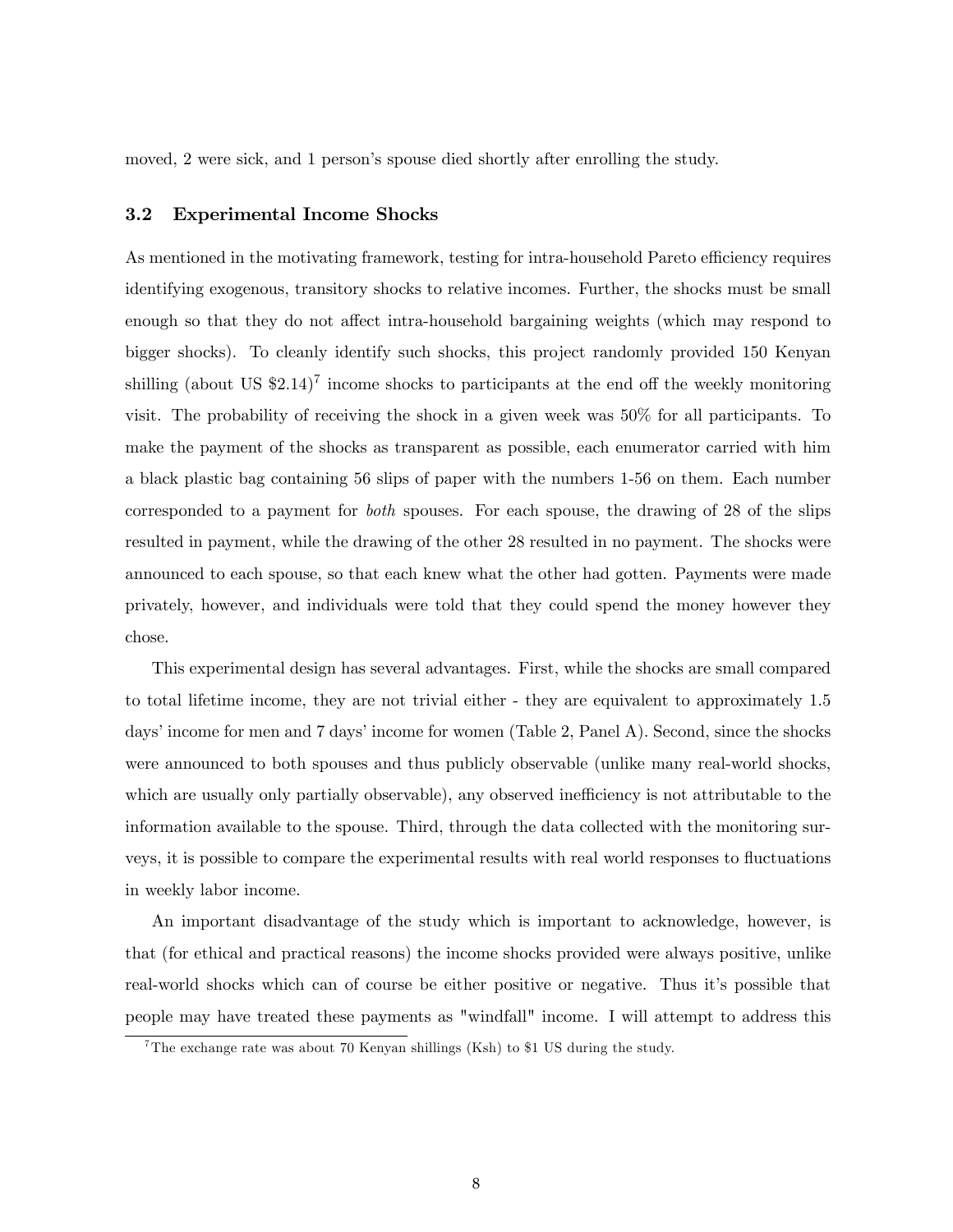in the empirical section by testing whether private expenditures respond to more natural labor income fluctuations.<sup>8</sup> I find qualitatively similar results from that approach.

## 4 Data

There are 3 main data sources in this paper. First, a background survey was administered which included basic questions on demographics, credit, savings, asset ownership, and related issues. An important note is that the background survey was conducted at the end of the study and some individuals were not traced for that survey. Second, a separate survey was administered to measure risk aversion. The survey followed Charness and Genicot (2009) and asked respondents to choose how much of a given amount that they would like to invest in a risky asset which paid off 2.5 times the amount invested  $50\%$  of the time, but for which the amount invested was completely lost the other 50% of the time. To ensure truth-telling, respondents were told that one question would be picked later and actually paid out. After the survey ended, a question was randomly picked, a coin was flipped to determine if the amount invested would be multiplied by 2.5 or would be lost, and payouts were made.

The most important source of data, however, were the weekly monitoring surveys. For approximately 8 weeks, a trained enumerator separately visited both spouses each week and administered a detailed monitoring survey that included questions on consumption, expenditures, income (and income shocks), and labor supply over the previous 7 days. The survey also included information on transfers given and received, both to the spouse and to all other individuals. These transfers include cash as well as all other in-kind payments of goods or services (respondents were asked to value these transfers themselves). Thus, these surveys should give a comprehensive summary of all financial transactions for each individual in every week.

The surveys were conducted privately and confidentially, and information was not shared with the spouse.<sup>9</sup> If one of the spouses could not be found on the day of the survey, the

<sup>8</sup>The original experiment was also designed to test for limited commitment by varying the correlation in the shocks across couples. Those correlations have no effect on the basic tests performed here as the overall probability of receiving a shock was the same in all treatment groups. In any case, the sample is balanced across the correlations.

<sup>&</sup>lt;sup>9</sup>In most cases, the primary respondent was interviewed at work and the spouse at home.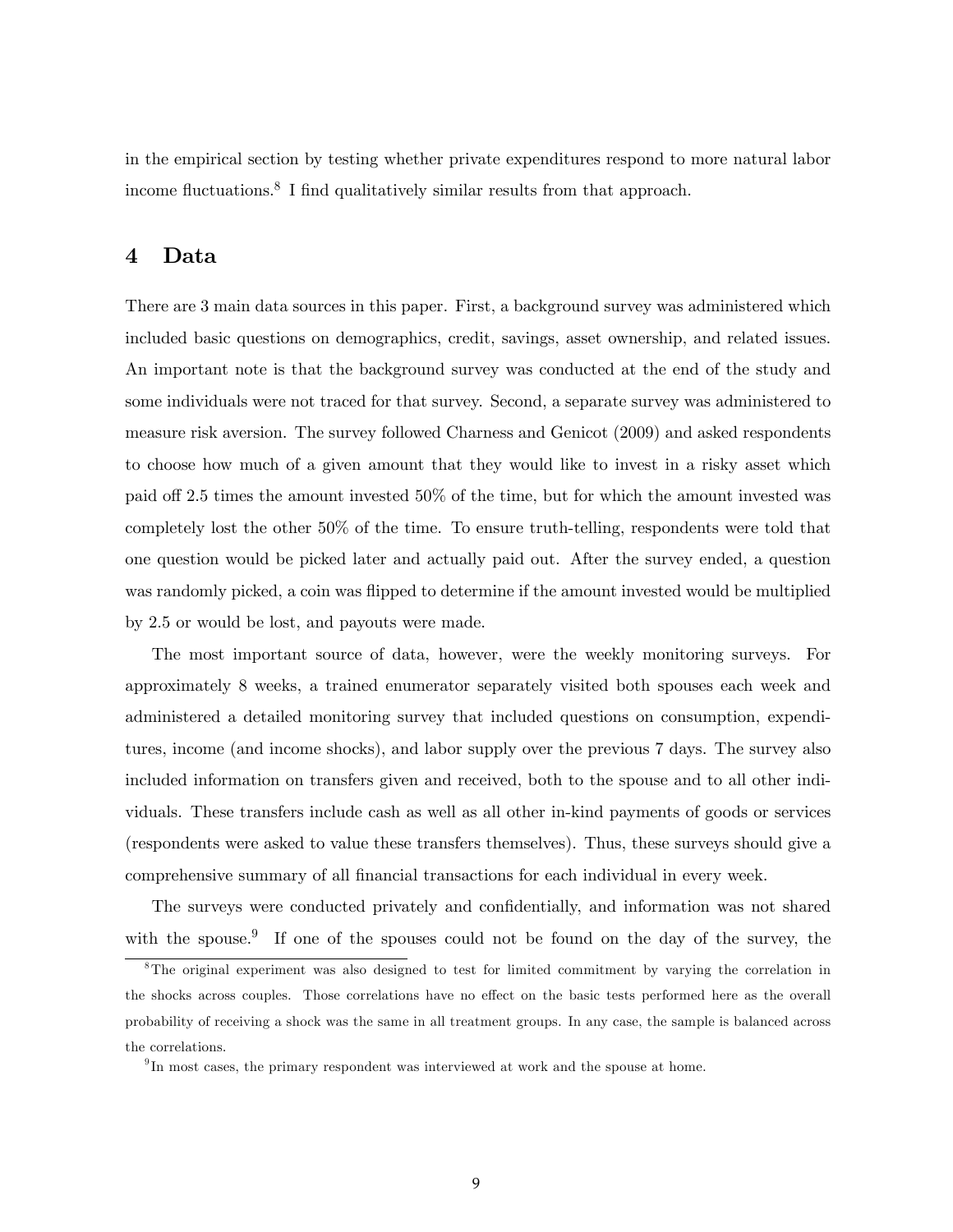enumerator tried again for the next several days; if this individual was eventually traced, the enumerator asked about the same time period that was asked of the spouse (the 7 days prior to the scheduled meeting). If the individual could not be traced that week, the spouse's survey was also dropped, so the analysis to be presented below includes only those weeks in which information is available for both spouses.

Due to some early problems with some enumerators, particularly towards the beginning of the data collection activities, the database is trimmed of the top and bottom 1% of responses for individual and household expenditures, as well as savings outliers. In addition, some surveys were missing information on one of the key dependent variables necessary for the main regressions and were therefore dropped. This leaves 898 visits for 142 couples.

#### 4.1 Background Statistics

Table 1 presents summary statistics from the background survey, as well as a check that the randomization was implemented properly.<sup>10</sup> First, means are reported in Columns 1 (men) and 4 (women). From Panel A (which presents demographic information), just over 84% of the men in the sample are bicycle taxi drivers, while the rest are distributed among various other jobs. Fifty-three percent of women report having no job. The sample is predominantly of the Luo tribe, and the remainder is Luhya.<sup>11</sup> The average man in the sample is  $30.6$  years old and has received 7.7 years of education, while the average woman is younger (24.5) and less educated (with 7.0 years of schooling). The average couple has 2.5 children and 3.0 dependents. Though not shown in this Table, most respondents live in the surrounding rural areas and travel to town for work.

Panel B presents statistics on access to savings and credit. As is common in rural Kenya, access to formal savings and credit is very rare: just 2% of men and 1% of women have savings

 $10$ Table 1 includes information on 136 men and 131 women, out of 142 in the sample. The remainder could not be traced for this survey (as mentioned previously, the background survey was conducted at the end of the survey).

 $11$ The Luo are the most populous tribe in Nyanza Province (making up 53% of the Province's population), and the Luhya are the most populous in Western Province (making up 84% of the Population). Overall, the Luo make up 12% of the Kenyan population and the Luhya 15% (Central Bureau of Statistics, 2004).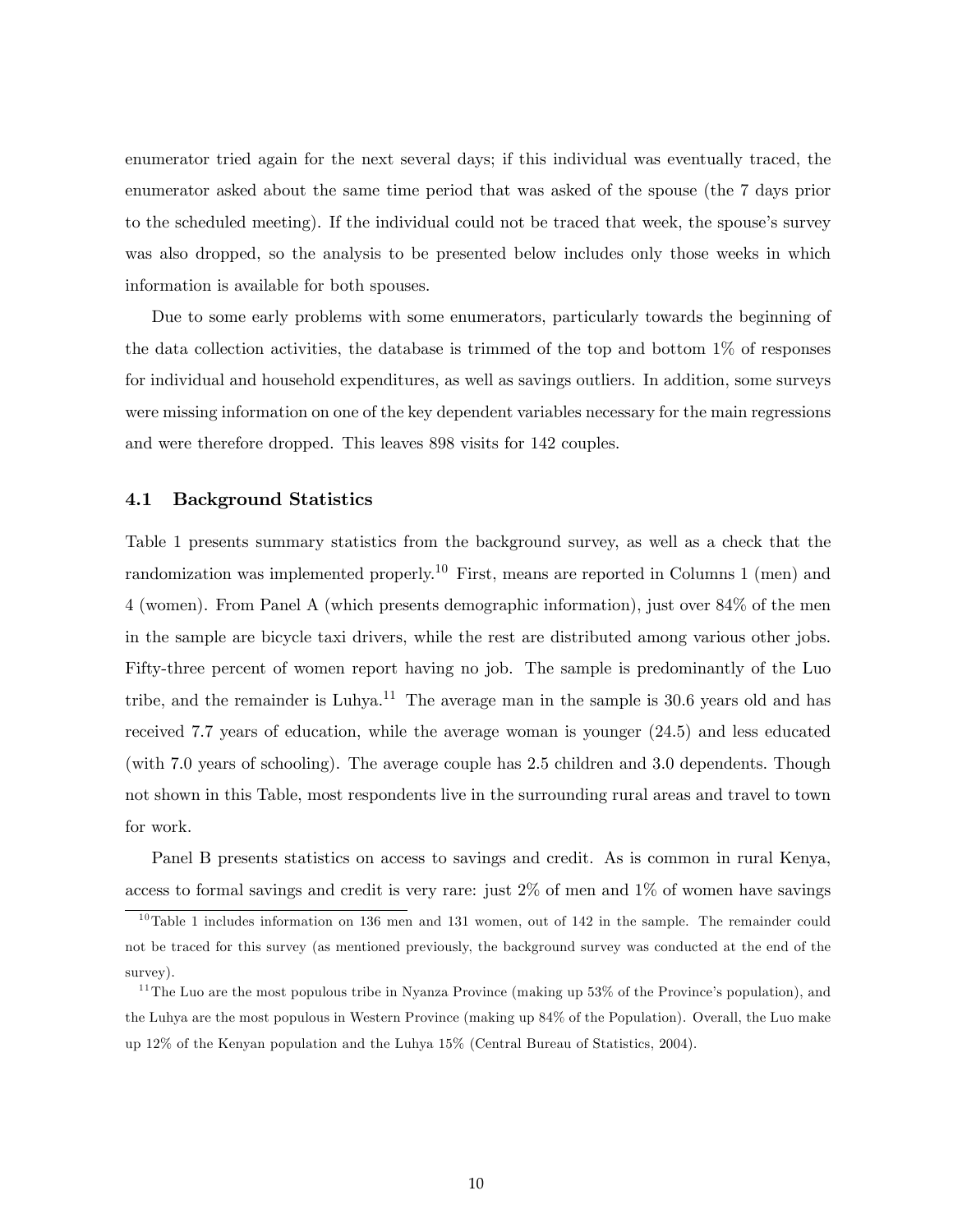accounts. An equal number received a formal loan in the past year. Informal savings and credit are common, however. Sixty-three percent of men and 44% of women participate in Rotating Savings and Credit Associations (ROSCAs).<sup>12</sup> Men and women are about equally connected to informal credit (92% of men received a loan in the past year and 89% gave a loan, compared to 91% and 80% of women, respectively). Panel C presents statistics on asset ownership. As expected, men are richer than women. They own 0.79 acres of land, compared to 0.15 acres for women. Similarly, women control a total of a bit less than 950 Ksh (US \$14) worth of animals and other durable goods, compared to more than  $5,600$  Ksh (US \$80) for men.<sup>13</sup>

Taken together, these results suggest major differences among many dimensions between men and women in this sample. As such, differences in behavior between genders may be attributable to any number of observable or unobservable characteristics. Thus the purpose of this paper is not to highlight level differences between genders. Instead, it takes these differences as given and examines how small, transitory income shocks affect household allocations.

#### 4.2 Randomization Check

Table 1 also presents regressions to check for randomization of the experimental treatments. As will be discussed below, the specification to test for efficiency will utilize household fixed effects. The identifying assumption is thus that *within* the household weeks in which a shock is received by a given individual are randomly determined. However, a stronger test is that the total number of shocks received over the entire experiment should be random across households. Table 1 tests this by running the following regression

$$
characteristic_i = \beta_1 \frac{\sum_{t=1}^{8} shock_{it}^{m}}{\sum_{i=1}^{8} traced_{it}} + \beta_2 \frac{\sum_{t=1}^{8} shock_{it}^{f}}{\sum_{i=1}^{8} traced_{it}} + \varepsilon_i
$$
(3)

where the dependent variable is a given background characteristic. *shock*<sup>*m*</sup><sub>it</sub> and *shock*<sup>*f*</sup><sub>it</sub> are indicator variables for the male and female in household i receiving the experimental shock in

 $12$ That men are more likely than women to participate in ROSCAs is in contrast to, for instance, Anderson and Baland (2002). This is likely because so many women do not have regular jobs in this sample.

 $^{13}$ Durable goods include beds, sofas, tables, chairs, cookers, radios, TVs, mobile and landline phones, clocks, watches, sewing machines, irons, bicycles, and bednets.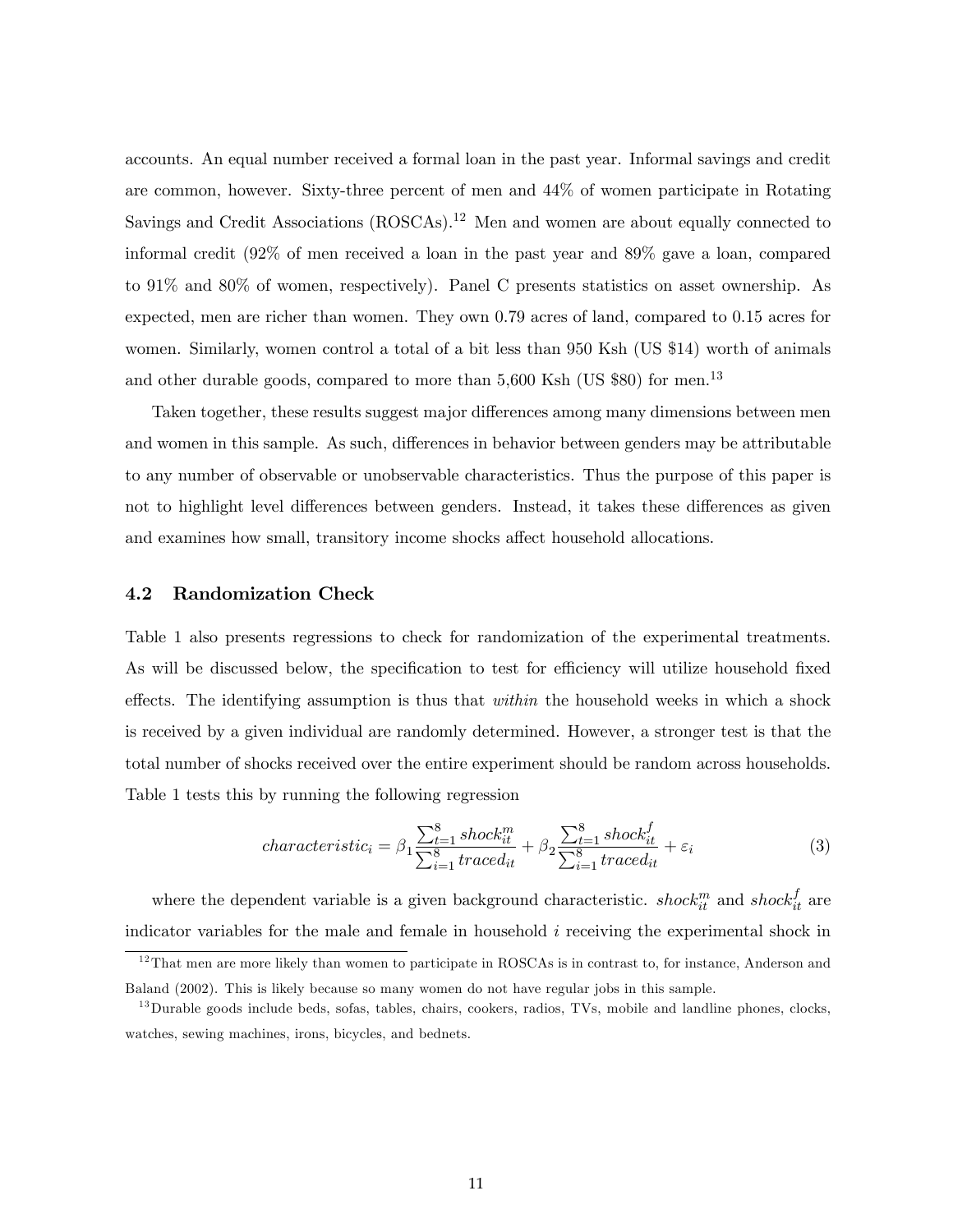week t, and  $trace_{it}$  is an indicator for being traced for the survey in week t (recall that observations are dropped if either spouse could not be traced so that households only appear if both spouses completed the survey that week). Thus the independent variables are the empirical probability that the spouse received the shock in a given week. If treatment were truly randomized, the coefficients  $\beta_1$  and  $\beta_2$  should be small and statistically insignificant for most variables.

The coefficients are reported in Columns  $2-3$  (men) and  $5-6$  (women) in Table 1. There are few statistically significant differences across households. Men who received more shocks saved more in ROSCAs, were more likely to give a gift or loan, and were less likely to have occupations other than a bicycle taxi driver. Women who received more shocks were less likely to have an occupation other than market vendor or housewife. Also, women whose husbands received more shocks were more likely to be housewives. On the whole, however, there appear to be minimal differences even across households and the results appear consistent with random chance.

Finally, given the fixed effects empirical approach, another more direct test is that the shocks should not affect outcomes *before* they are received. As I will discuss in more detail later (when the exact specification is discussed), I find no effects from these placebo regressions (see Appendix Table A1) which suggests again that randomization was implemented effectively.

#### 4.3 Summary Statistics from the Monitoring Surveys

Table 2 provides some summary information from the weekly monitoring visits. Panel A presents summary statistics on weekly labor income and hours (not including agriculture). Here, income for those selling produce or other items (who are mostly female), is calculated as the difference in sales and money spent restocking. Of the couples sampled for the survey, men make about 719 Kenyan shillings per week (just over US \$10) and women about 143 shillings (about US \$2). For men, this income comes primarily from their regular job; for women, income comes largely from informal sources, such as occasional sales of agricultural produce, rather than regular labor income. Even women without regular jobs earn some money: average income for such women is 53 Ksh (US \$0.70) per week, compared to 231 Ksh (US \$3.30) for women with jobs. In relative terms, then, the experimental income shocks are relatively large, especially for women: the \$2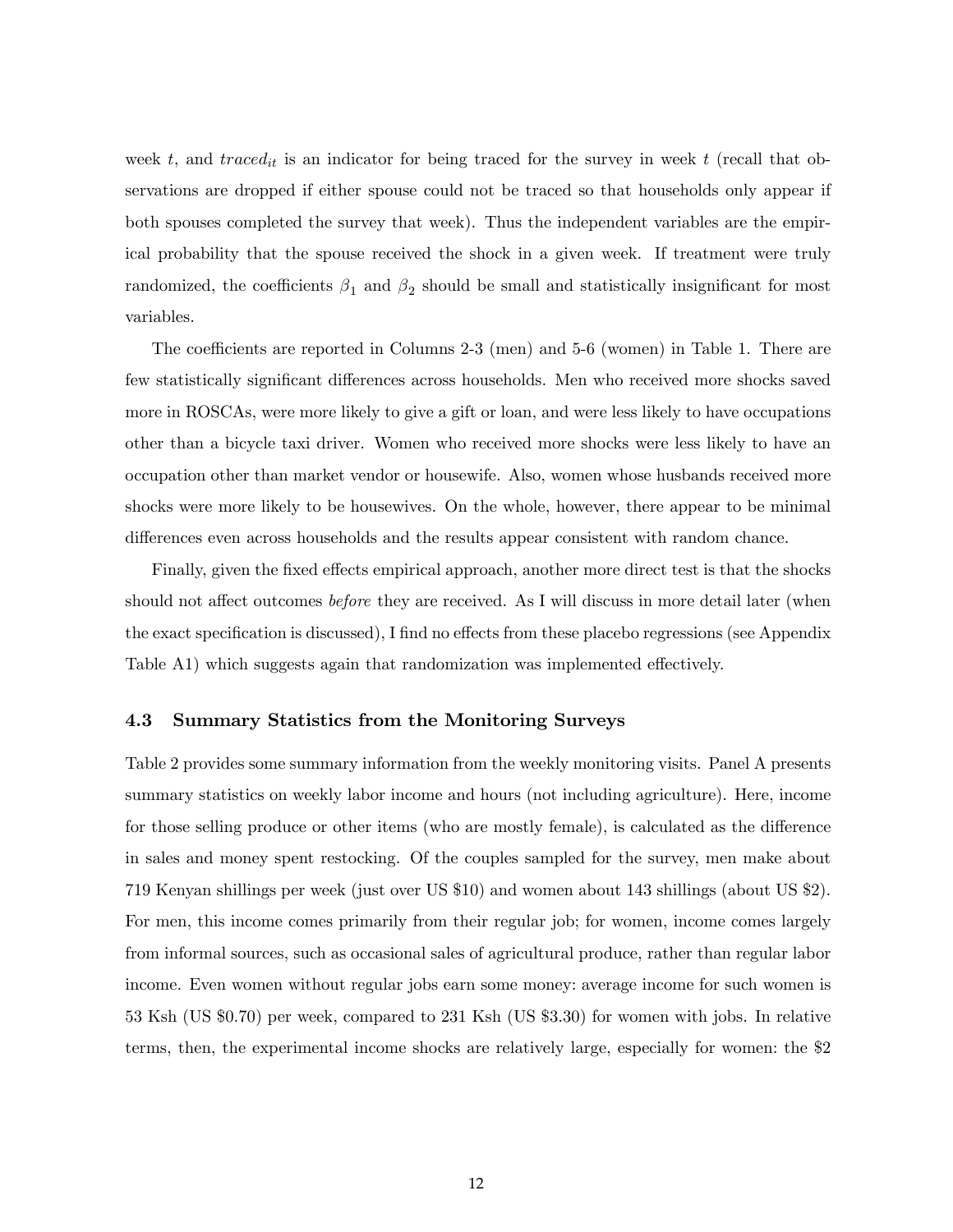shock is equivalent to roughly 1.5 days' income for men and over a week's income for women. To put this in terms of a developed country equivalent, for men, the shock is equivalent to roughly \$200 for a worker making \$50,000 per year. For women, the shock is much larger, equivalent to roughly \$950.

Though consumption was recorded in the surveys, expenditures will be used in the main specifications, for several reasons. First, to reduce the length of the monitoring survey, the consumption questions were asked only at the household level so that I do not have specific measures of individual consumption shares and thus they would have to be imputed. Second, the main test of efficiency is the consumption of private goods (alcohol, cigarettes, soda, clothing and shoes, hairstyling, entertainment, newspapers, own meals in restaurants, transportation and various other items), and expenditures on these items are equal to consumption in most cases. Any allocation of such items to others would have been recorded as in-kind transfers and, while some items could in principle be saved for future use, empirically people usually consume these items immediately.

Panel B presents the expenditure data. The first row of Panel B show total expenditures: men spent about 820 Ksh a week, compared to 369 Ksh for women. Total household expenditures are therefore around \$2.42 per day, indicating how poor these households are. The next few rows break expenditures into various broad categories: shared food, spending on children,<sup>14</sup> medical expenses, other shared expenses,<sup>15</sup> and total private expenditures. Though shared food and other shared expenses are the biggest categories, both men and women spend substantial sums on private items: private expenses makes up about  $18\%$  of total expenditures for men and  $11\%$ for women.

The bottom part of the panel breaks down private expenditures into their primary components.<sup>16</sup> Men spend much more on meals in restaurants (usually lunch in town when they are working) and on alcohol, soda, and cigarettes. However, women also spend relatively sizeable amounts (given their income) on clothing for themselves and on other private items.

 $14$ This includes clothing, school fees, and school supplies.

 $15$ Other shared expenditures include cleaning supplies, rent, water, household bills, and other related expenses. <sup>16</sup> "Other" private expenditures includes hairstyling, entertainment, newspapers, transportation, mobile phone

airtime, and related items.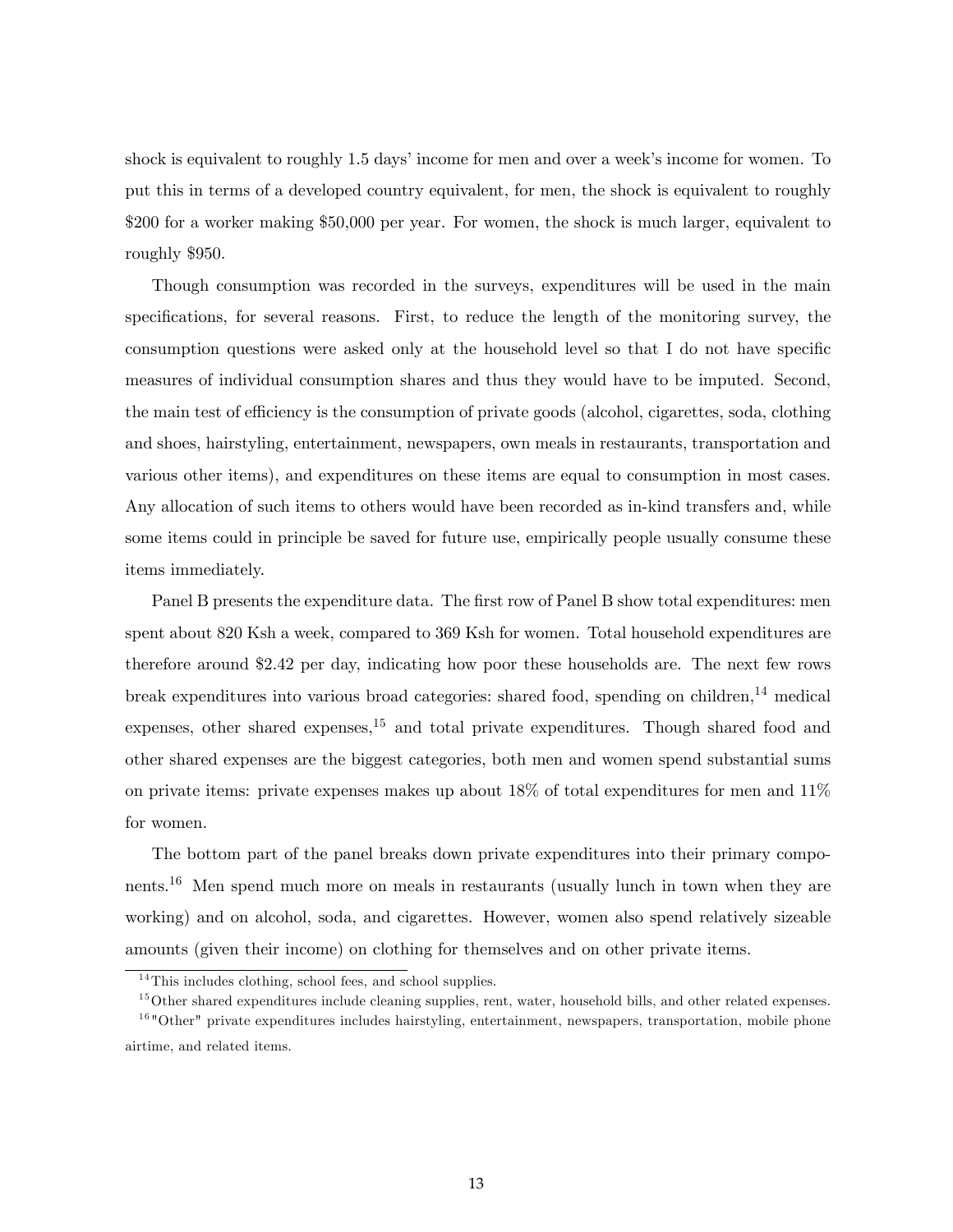Panel C presents summary statistics on transfers (which are defined as positive for outflows and negative for inflows and which include cash and in-kind transfers) between spouses and with individuals outside of the household, and on imputed savings (estimated as the difference between total cash flows and total expenditures). In total, women receive an average of 59 Ksh per week from their husbands, the vast majority of which are gifts rather than loans. Both men and women regularly send and receive transfers, and overall savings levels are quite low (they are in fact slightly negative here, which might reflect some underreporting of income as is common in surveys of this type).

### 5 Experimental Results

#### 5.1 Empirical Framework

Given the experimental design, the basic regression is straightforward. I will run a reduced form fixed effects specification as follows:

$$
y_{it}^j = \gamma S_{it}^j + \delta S_{it}^k + \nu_i + \mu_t + \varepsilon_{it}^j \tag{4}
$$

where i indexes the household and t time. The regression is run separately both genders j (where k indexes the spouse).  $y_{it}^j$  are the outcomes of interest (principally private expenditures, though I will also present results for all other expenditure categories, as well as labor supply, transfers, and savings).  $S_{it}^{j}$  and  $S_{it}^{k}$  are the key independent variables: indicators for whether each spouse received the experimental shock. Finally,  $\mu_t$  is a fixed effect for the week of the interview and  $\nu_i$  is a household fixed effect. Identification therefore is based on the assumption that weeks in which a given household receives the shock are randomly determined.<sup>17</sup>

The test of Pareto efficiency is simply that the shocks only affect private expenditures through their effect on the pooled budget constraint, or that:

$$
\gamma = \delta \tag{5}
$$

 $17$  If the shocks are truly random, then the shocks should have no effect on outcomes in the weeks before they are received. Appendix Table A1 implements this regression and, reassuringly, finds no effects from this placebo test. This result suggests that inference will be unbiased.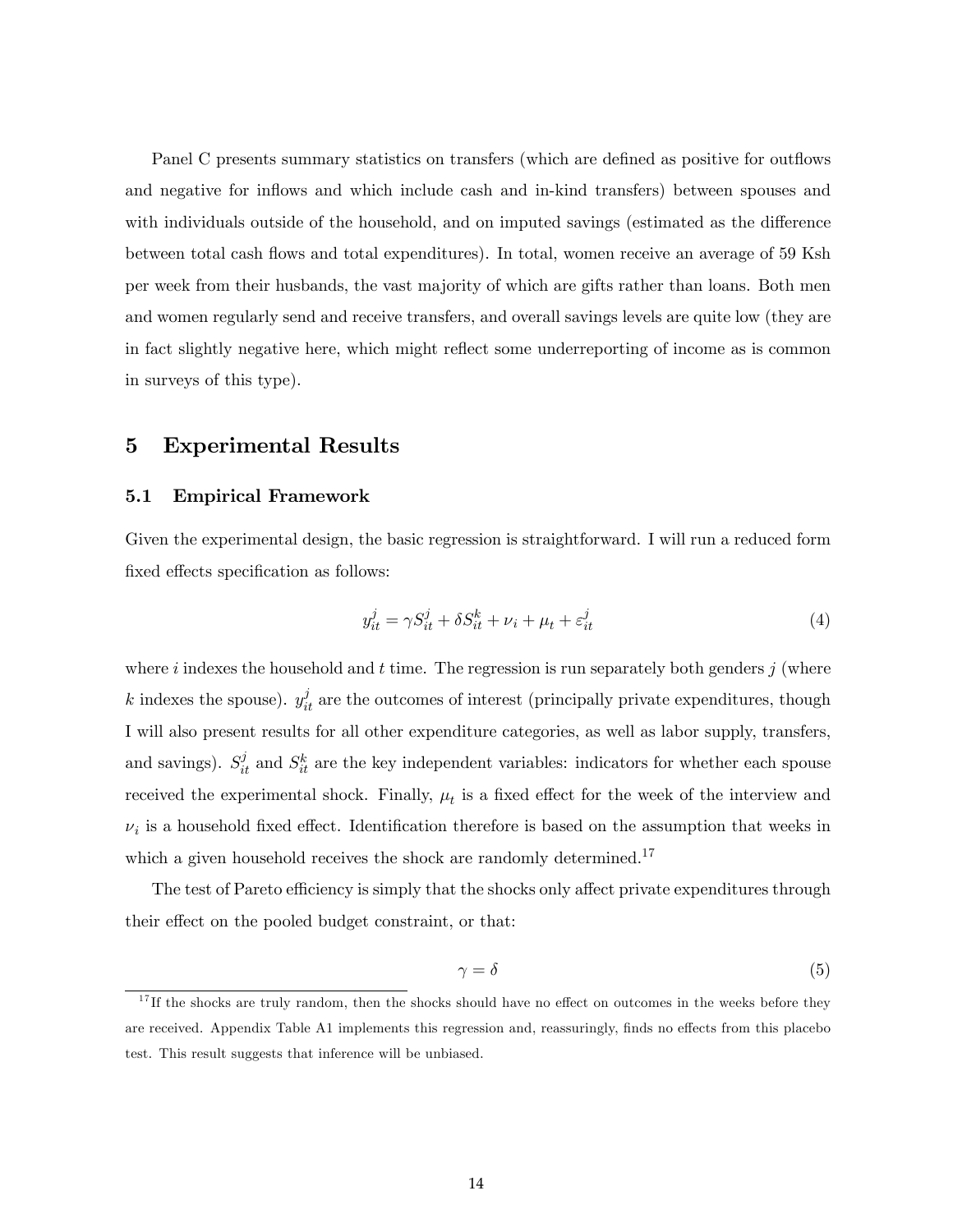As the money may not be spent immediately, I run another specification which includes current and lagged shocks. Nevertheless, if households save all of these transitory shocks, even over for a few weeks (either out of a consumption smoothing motive or because they would prefer to save up for larger purchases), it will be impossible to reject efficiency as it is impossible to tell who controls household savings with the data which is available. The effects are therefore likely a lower bound on inefficiency.

#### 5.2 Results

The results from estimating the reduced form specification  $(4)$  by fixed effects are presented in Panels A (for men) and B (for women) in Table 3. For ease of interpretation, all coefficients have been divided by the size of the experimental shock (150 Kenyan shillings), so that the coefficients in the Table can be interpreted as a propensity to consume out of a shilling's worth of shock.

The first seven rows present the expenditure results for the main categories listed in Table 2. From Panel A, the only statistically significant increase in expenditures for men are private expenditures (which are significant at  $1\%$ ). The estimated propensity to spend on private items out of own income is 0.169. Interestingly, private expenditures do not change in weeks in which the wife receives the shock (the sign is actually negative). Consequently, the null hypothesis for efficiency (that these marginal propensities are equal) can be rejected at the  $5\%$  level. Though the other expenditure categories are less easily interpretable as a test of efficiency (since they are shared), there is little evidence of differences in expenditure responses to own and spouse shocks.

By contrast, for women, private expenditures do not respond to the shocks (received either by herself or her husband). Private expenditures are actually slightly lower in such weeks, though statistically insignificant. Women do spend more on medical expenses when they receive a shock (significant only at the  $10\%$  level), but the effect is weak. There is also no discernible effect on other categories which have been associated with female preferences in other studies (for instance, spending on children).

Columns 8 and 9 examine transfers to the spouse (these results are symmetric across spouses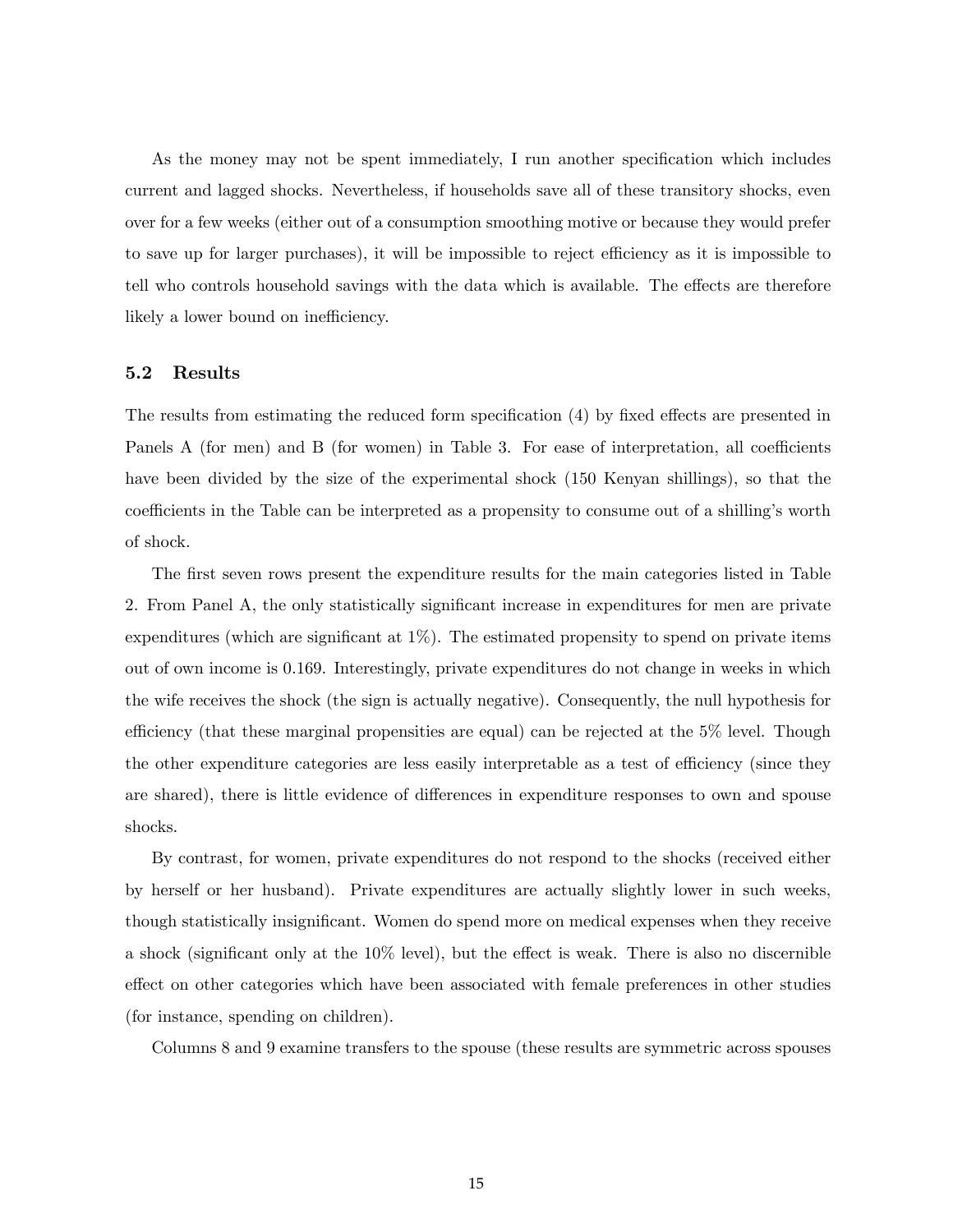by definition, as every shilling sent by one spouse is received by the other). Men transfer 7.7% of the shock to their wives (which is insignificant) while women transfer  $16.3\%$  to their husbands. Both men and women also appear to transfer some outside the household in such weeks (though the results are statistically insignificant). Columns 10-11 show that there is no discernible effect on weekly labor supply.<sup>18</sup> Finally, Column 12 presents imputed savings. For men, it is evident that they save much of the shock. The estimated propensity to save is lower for women, though the standard errors are very large.<sup>19</sup> The lower propensity is also partially attributable to the fact that men receive some of the shock through transfers.

Since these regressions include only current outcomes on the current realization of shocks, it is possible that they do not fully capture the dynamics of household spending (for example, if people save the shocks over a week and spend the shocks later on). To examine this, I run specifications which also include measures for whether the respondent and his spouse received a shock the week before. The cost of doing this is that I can only include observations which were tracked in successive weeks. This reduces the total number of observations to 618 (from 898) and the number of households from 142 to 140.<sup>20</sup>

The results are presented in Table 4. For men (Panel A), the current week increase in private expenditures persists. The propensity to expend is 0.215 out of own current shock income (significant at  $1\%$ ) and 0.039 out of the wife's. Though this difference is no longer significant due to the decreased sample size, the pattern is very similar of the main results in Table 3. Again, there are few statistically significant changes in other outcomes (though there is a small decrease in labor hours which is significant at  $10\%$ ). None of the lagged shocks on own income are significant for men.

There are few evident trends in lagged spouse's experimental income as well. One exception is that "other shared" expenditures by men tend to decrease when their wife receives the shock (perhaps because the wife purchases these items out of her income - indeed this seems to be the

 $1<sup>8</sup>$ It might be that the labor supply responses are over a smaller time period such as a few days (as it is among, for instance, sex workers in this part of Kenya in Robinson and Yeh, 2011).

<sup>&</sup>lt;sup>19</sup>The general pattern of the results look similar when conditioning on labor income, or when including an interaction between the 2 shocks.

 $^{20}$ Though all households were tracked for a minimum of 4 weeks, some were not found in consecutive weeks.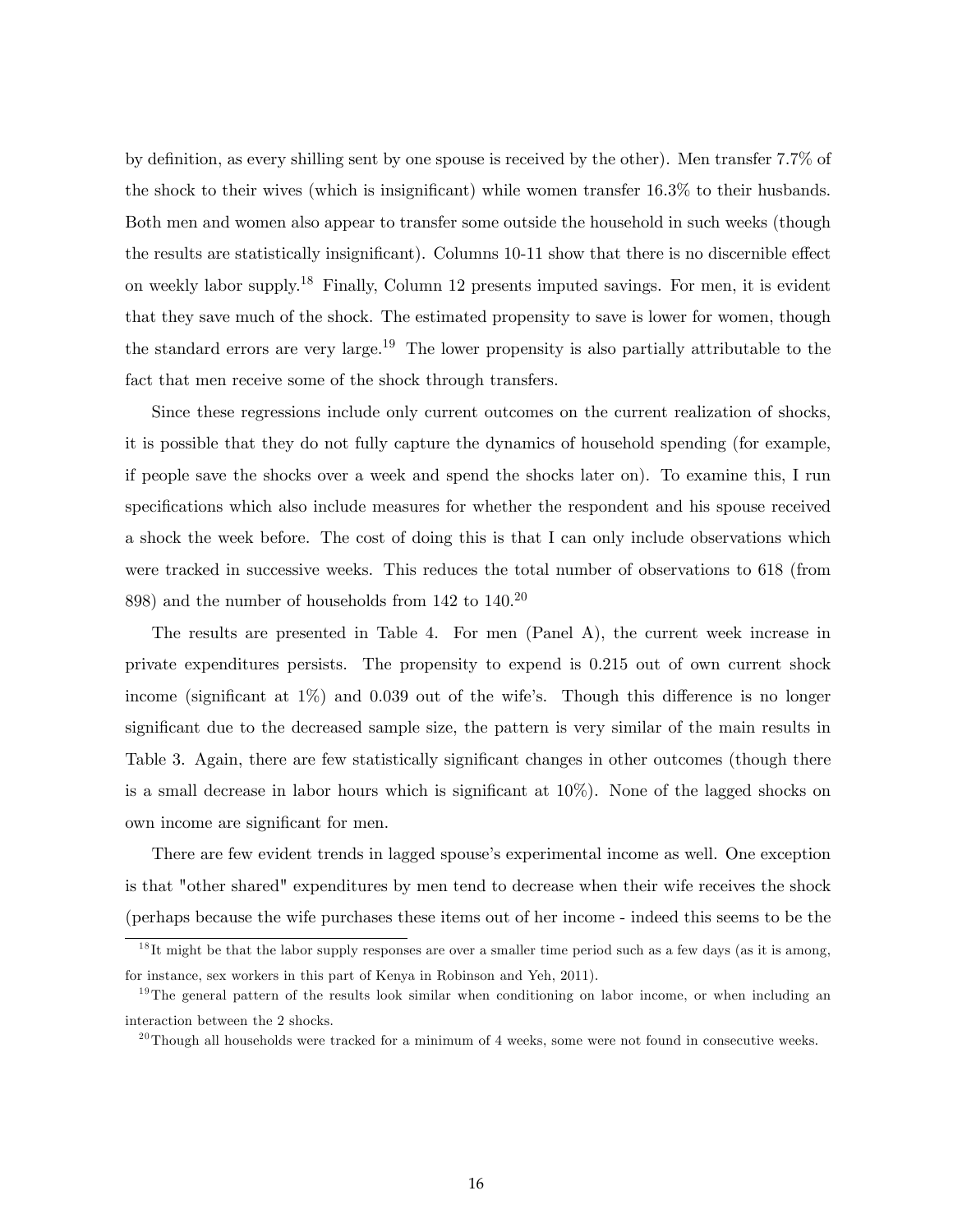case in Panel B). However, this decrease does not translate into increased spending on private items (since the lagged spouse shocks do not affect private expenditures), so this result does not indicate a rejection of efficiency.

Panel B presents results for women. Again, there is no discernible effect on private expenditures. Though women increase total expenditures, this is mostly in shared categories. Labor income also appears to go down somewhat for women after the receipt of shocks, though the effect is imprecisely estimated. This could be evidence, however, that women treat own income shocks differently than spouse's income shocks in determining labor supply (which would itself be a rejection of efficiency). However, the effect appears to be too weak to make definitive conclusions.<sup>21</sup>

A final check of these results is that, if the shocks are truly random, they should have no effect on allocations before they are received. In Appendix Table A1, I regress current expenditures on future shocks (which have not yet been received). Reassuringly, this placebo test reveals no effect of future shocks (as it should), providing confidence that the results are not due to omitted factors.

## 6 External Validity and Alternative Hypotheses

#### 6.1 Behavior Outside of Experiment

While the experimental approach adopted in this paper provides a clean test of intra-household efficiency within the experiment, a drawback of the approach is that the environment is somewhat stylized. In particular, the shocks are always positive and the experimental payout is akin to a small "windfall" separate from their normal income source.<sup>22</sup> While these issues are not relevant

 $\frac{21}{21}$ Another specification to deal with the possibility that money is not spent immediately is to compare total expenditure levels over the entire experiment on the total number of shocks received. The general results look similar from such a specification but the power is low since there is only 1 observation per household. Thus, given that Table 4 suggests that most private spending is immediate, I do not report these results here.

 $22$ A related issue is that people may treat gains differently than losses, for example because they are loss averse (i.e. Kahneman and Tversky 1979). If so, they will tend to be risk averse over gains and risk loving over losses. As the experiment involves only gains, loss averse individuals should have been more likely to insure each other than they would have been for losses. Thus, loss aversion seems unlikely to explain the results.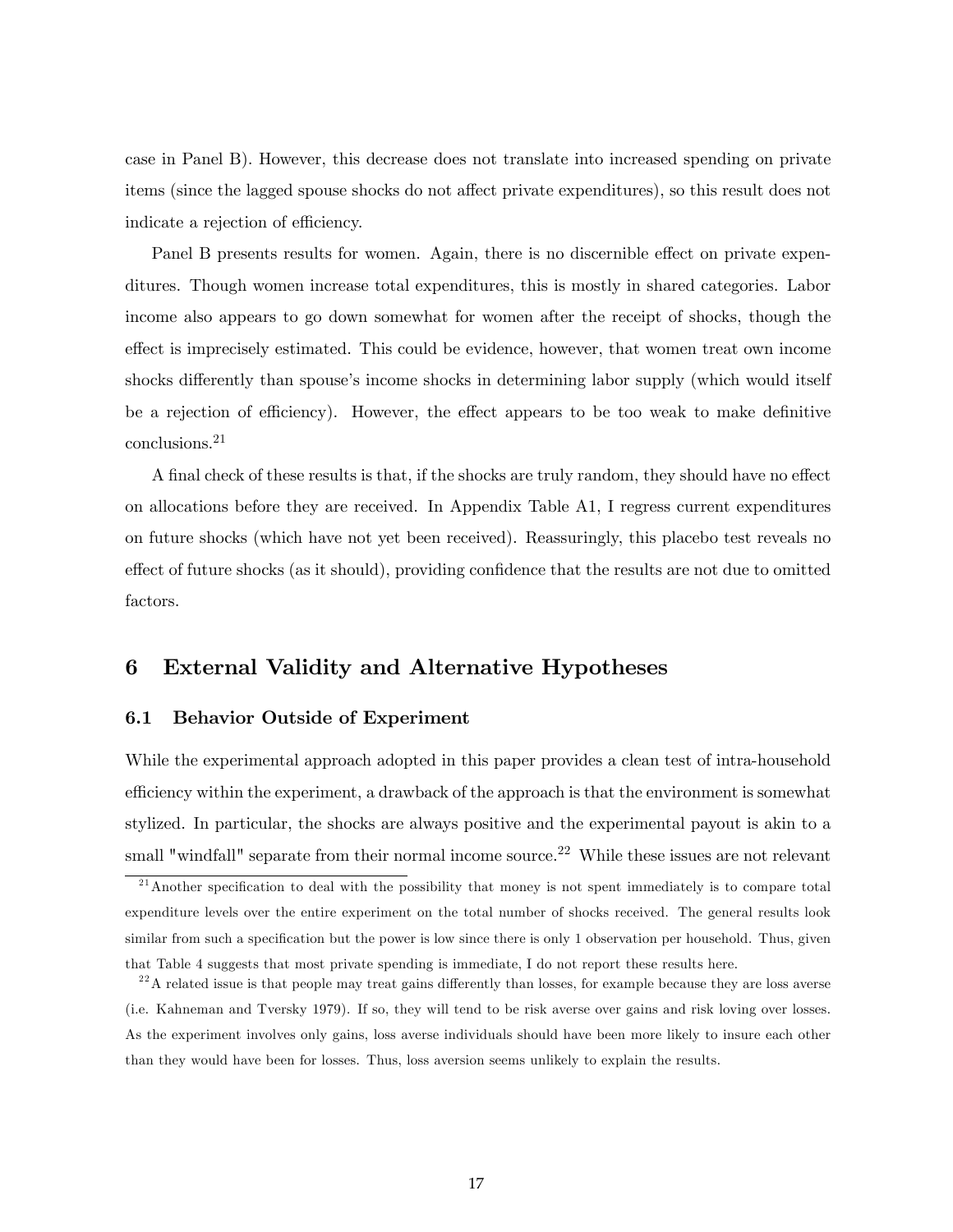if people treat all sources of income similarly, I attempt to address this issue by examining labor income fluctuations outside of the experiment.

Ideally, there would be an instrumental variable which would affect labor income but not preferences or bargaining power (rainfall, for instance). If exogenous labor income changes could be identified with this instrument, it would be possible to causally test for efficiency. Unfortunately, I do not have such an instrument (those that are potentially available, such as sickness or other shocks) are either not strong enough to predict income or may directly affect preferences for private expenditures.

Thus, I have to rely solely on weekly labor income. To attempt to get a measure of labor income shocks which are not due to differences in work intensity, I also control for hours and run the following regressions:

$$
y_{it}^j = \gamma L_{it}^j + \delta L_{it}^k + \pi H_{it}^j + \theta H_{it}^k + \nu_i + \mu_t + \varepsilon_{it}^j
$$
\n
$$
\tag{6}
$$

where  $L$  and  $H$  index labor income and labor hours, respectively. Identification requires that weekly labor income for a given household (conditional on hours) is uncorrelated with preferences. As this assumption is difficult to verify with this data, the results should be taken with some care.<sup>23</sup>

That caveat in mind, the results are very supportive of the main experimental findings (Table 5). As the standard errors in these regressions are smaller than in the experimental section (given that there is more variation in income than the shock dummy), tighter inference is possible. Most notably, both men and women spend significantly more on private expenditures when they earn more labor income. While the magnitudes are not very large (0.025 for men and 0.022 for women), efficiency is rejected in both cases (at the  $5\%$  level for men and the  $10\%$ level for women). Again, the majority of these fluctuations are saved which might suggest that they are indeed transitory shocks.

While these results are speculative given the possible endogeneity of weekly labor income even after controlling for hours, they do at least suggest that the experimental findings were not

 $^{23}$ Results look similar controlling for other shocks (such as sickness) though I do not include them here as that information is missing for several respondents.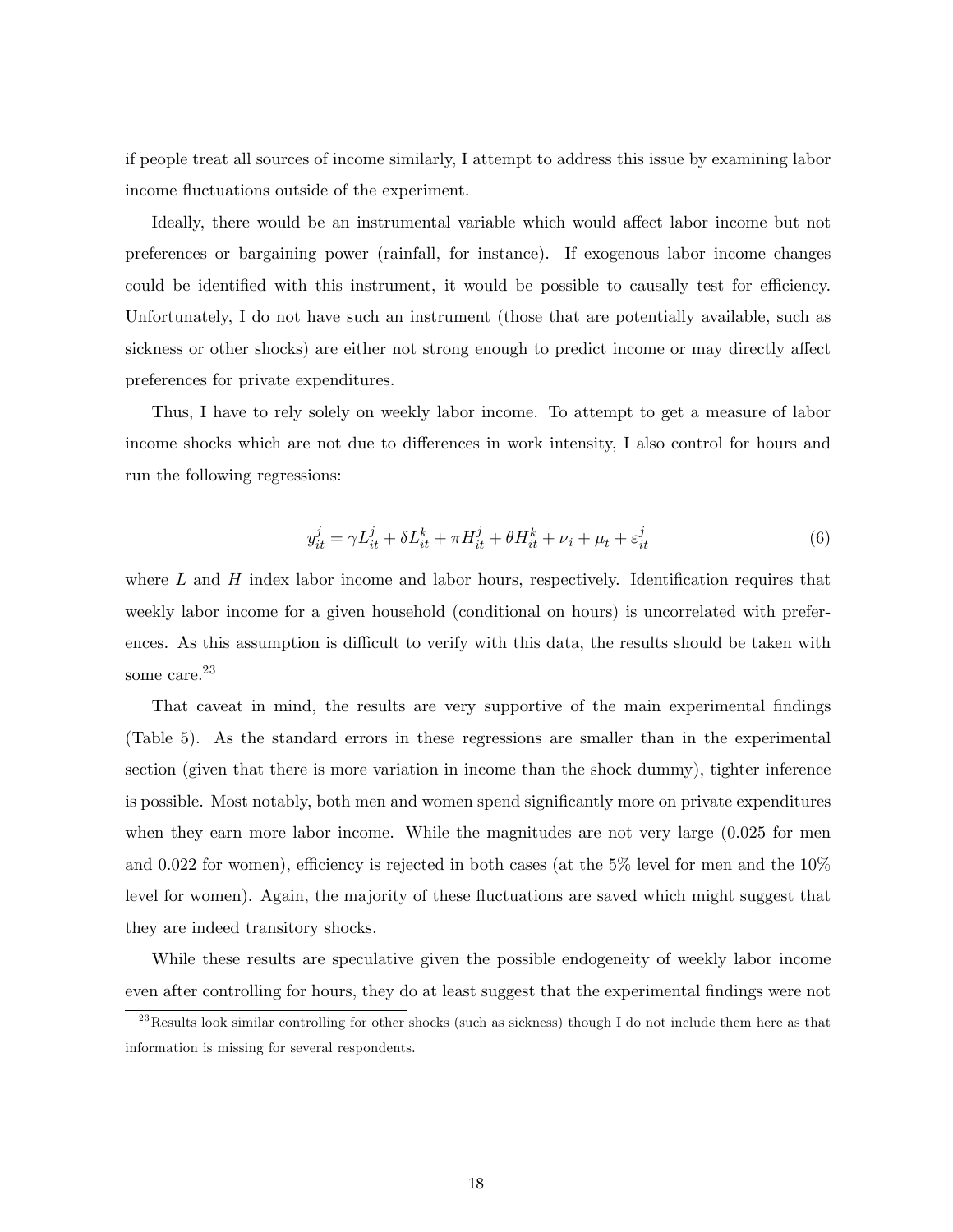necessarily specific to the experiment.

#### 6.2 Alternative Hypothesis: Differences in Risk Preferences

Recent work has shown that men and women have different preferences for risk. In particular, women tend to be more risk averse than men (Croson and Gneezy, 2009). Such differences are important for the structure of risk sharing arrangements. In particular, the less risk averse individual could insure the more risk averse individual by accepting more consumption variance in exchange for a higher average level of consumption. Mazzocco and Saini (2010) find evidence for such heterogeneity across households in the ICRISAT dataset used by Townsend (1994), and show that accounting for this makes an important difference in empirical inferences.

I address this by making use of the experimentally elicited risk preferences in which individuals were asked how much of 50 or 100 Ksh that they wanted to invest in a risky asset which would pay out 2.5 the amount invested half the time but nothing the other half of the time. I then regress this measure on an indicator for the gender of the respondent. To be as transparent as possible, I do not include any other controls.

Results are presented in Appendix Table A2 (note that I have information here on only 129 couples). Women invest 20.4 Ksh and 44.6 Ksh of the 50 Ksh and 100 Ksh amounts, respectively, in the asset (the constant in this regression). Men invest a bit more (2.1 and 2.4 Ksh, respectively), but these differences are insignificant and very small. For example, the standard deviation of the amount invested out of 100 Ksh is 22, so these difference is equivalent to only 0.1 of a standard deviation. I further check that these differences are not driving the results by re-running Equation (4) for spouses with similar risk preferences (those with less than or equal to a 10 or 20 Ksh difference in the amount invested).<sup>24</sup> While the significance is of course reduced, the main findings remain, suggesting that differential risk preferences are not the explanation.

 $^{24}$ In total, 43.4% of couples have no more than a 10 Ksh difference in the amount invested, and 62.8% have no more than a 20 Ksh difference.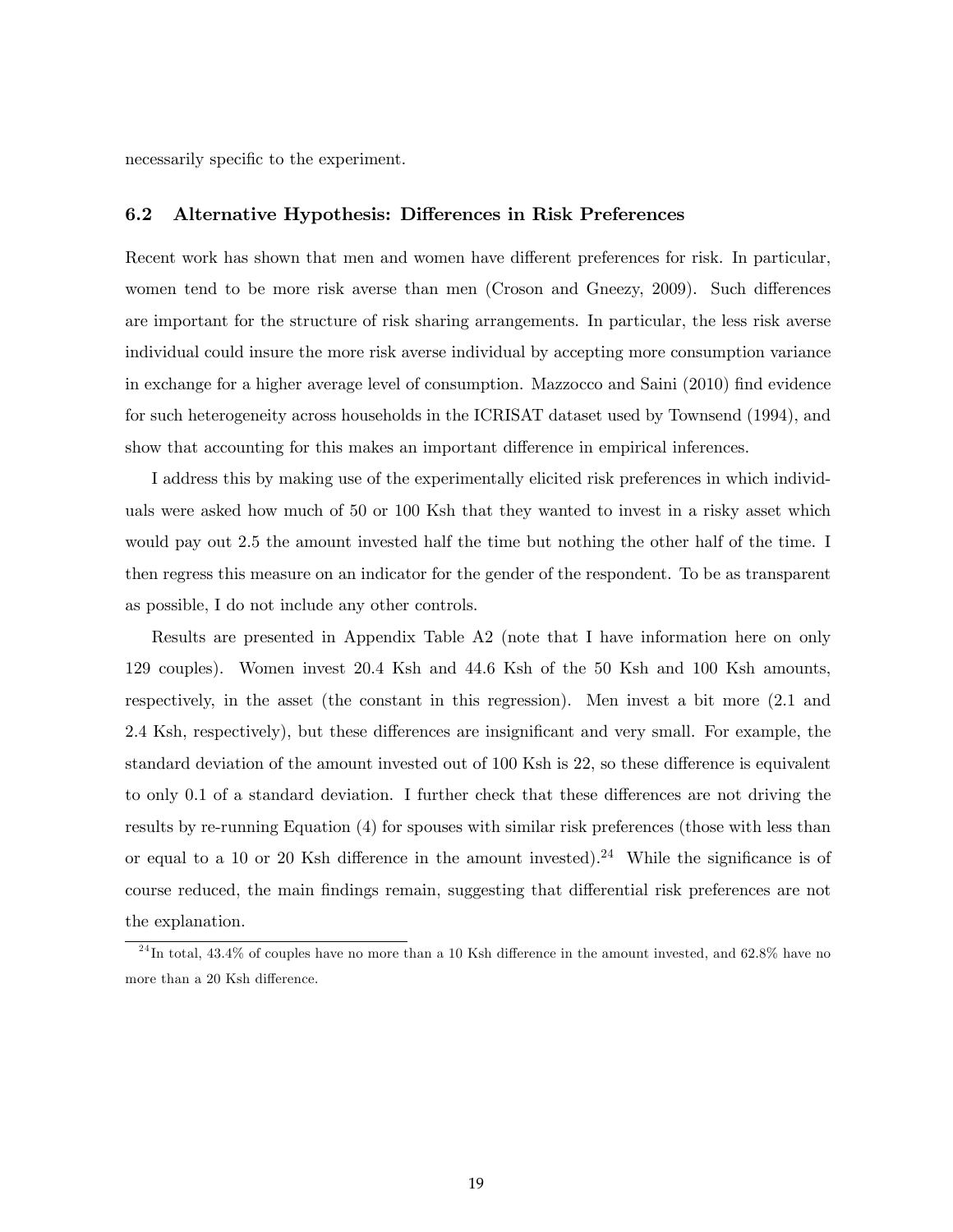## 7 Conclusion

Any test of intra-household risk coping must identify exogenous shocks which affect relative incomes but do not affect bargaining parameters or preferences. The contribution of this paper is to provide random shocks in a controlled experiment among married couples in Western Kenya. The experimental shocks are well suited for testing efficiency - they are randomly determined, transitory, idiosyncratic, and small relative to lifetime income. They are also perfectly observable (because they were announced to both spouses), so that information asymmetries are not relevant. Thus, the experiment represents a particularly direct and easily interpretable test of Pareto efficiency.

The results suggests that risk sharing is incomplete and that efficiency is not achieved. More speculative evidence further suggests that even outside of the experiment, these couples do not achieve efficiency over weekly labor fluctuations. Despite the prevalence of income shocks in this part of Kenya, it appears that spouses do not fully insure each other.

Understanding the effectiveness of intra-household risk coping is important because numerous other studies have shown that both inter-temporal and inter-household risk mechanisms are only partially effective (including several studies in this part of Kenya). If potentially insurable individual risk is not insured even within the household, then it strongly suggests that the provision of more formal risk coping devices (at the individual level) could have large effects. For example, other work with a very similar population of daily income earners suggests that, while female market vendors are quite vulnerable to income shocks and disinvest in the business when shocks hit, providing even simple savings accounts can mitigate this vulnerability (Dupas and Robinson, 2011). Similar interventions seem well worth exploring given the incompleteness of informal risk sharing, both within and across households.

## References

[1] Anderson, Siwan and Jean-Marie Baland (2002). "The Economics of ROSCAs and Intrahousehold Resource Allocation." *Quarterly Journal of Economics* 117 (3): 963-995.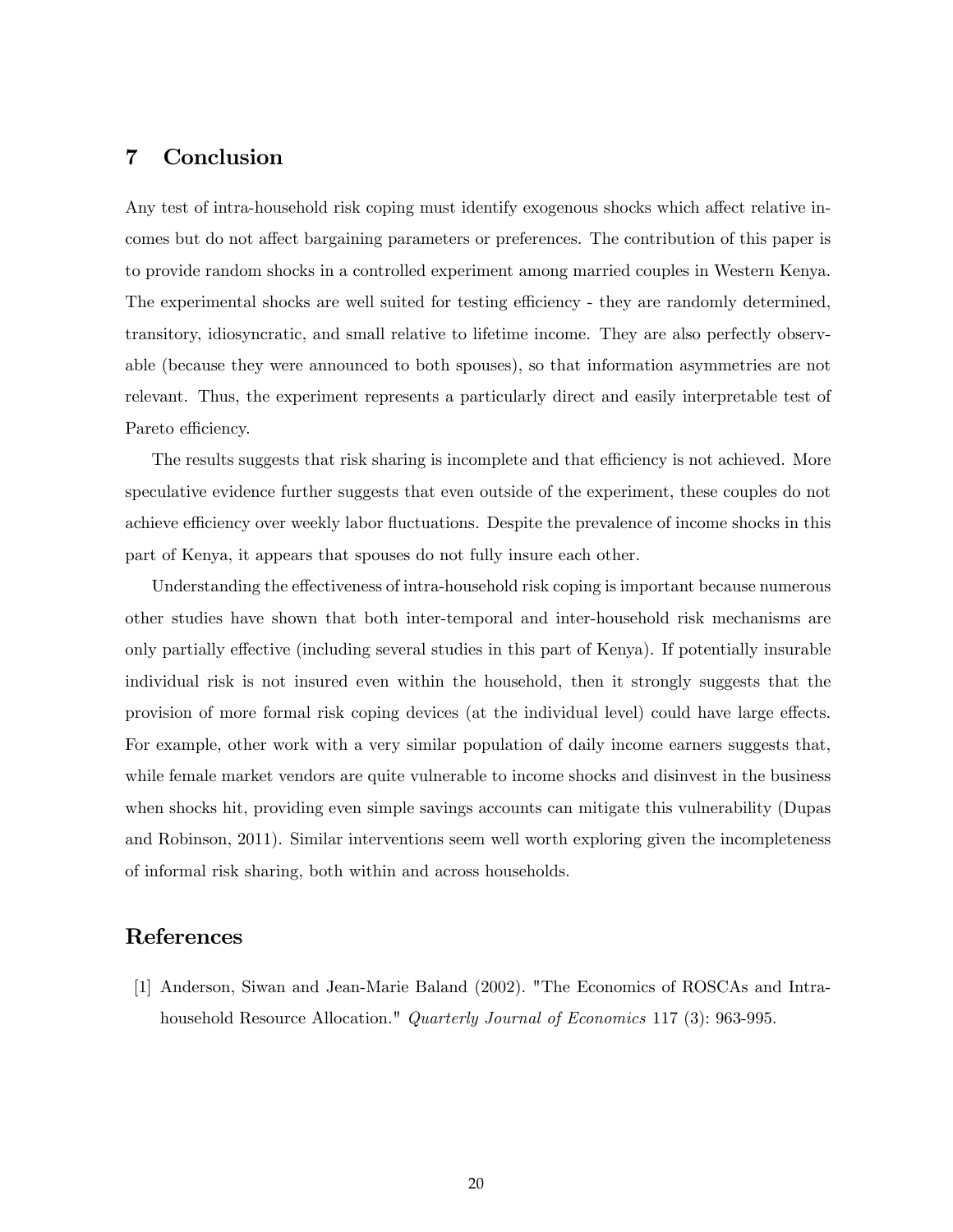- [2] Ashraf, Nava (2009). "Spousal Control and Intra-Household Decision Making: An Experimental Study in the Philippines." American Economic Review 99 (4): 1245-1277.
- [3] Banerjee, Abhijit and Esther Duflo (2007). "The Economic Lives of the Poor." Journal of Economic Perspectives 21 (1): 141-167.
- [4] Barr, Abigail (2003). "Risk Pooling, Commitment, and Information: An Experimental Test of Two Fundamental Assumptions." mimeo, University of Oxford.
- [5] Bobonis, Gustavo (2009). "Is the Allocation of Resources within the Household Efficient? New Evidence from a Randomized Experiment." Journal of Political Economy 117 (3): 453-503.
- [6] Browning, Martin and Pierre-Andre Chiappori (1998). "Efficient Intra-Household Allocations: A General Characterization and Empirical Tests." Econometrica 66 (6): 1241-1278.
- [7] Browning, Martin, Francois Bourguignon, Pierre-Andre Chiappori, and Valerie Lechene (1994). "Income and Outcomes: A Structural Model of Intrahousehold Allocation." Journal of Political Economy 102 (6): 1067-1096.
- [8] Central Bureau of Statistics (CBS), Ministry of Health (MOH), and ORC Macro (2004). Kenya Demographic and Health Survey 2003. Calverton, Maryland: CBS, MOH, and ORC Macro.
- [9] Chandrasekhar, Arun G., Cynthia Kinnan, and Horacio Larreguy (2010). "Informal Insurance, Social Ties, and Financial Development: Evidence from a Lab Experiment in the Field," working paper.
- [10] Charness, Gary and Garance Genicot (2009). "Informal Risk Sharing in an Infinite-Horizon Experiment."  $Economic\ Journal$  119 (537): 796–825.
- [11] Chiappori, Pierre-Andre (1992). "Collective Labor Supply and Welfare." Journal of Political Economy 100 (3): 437-467.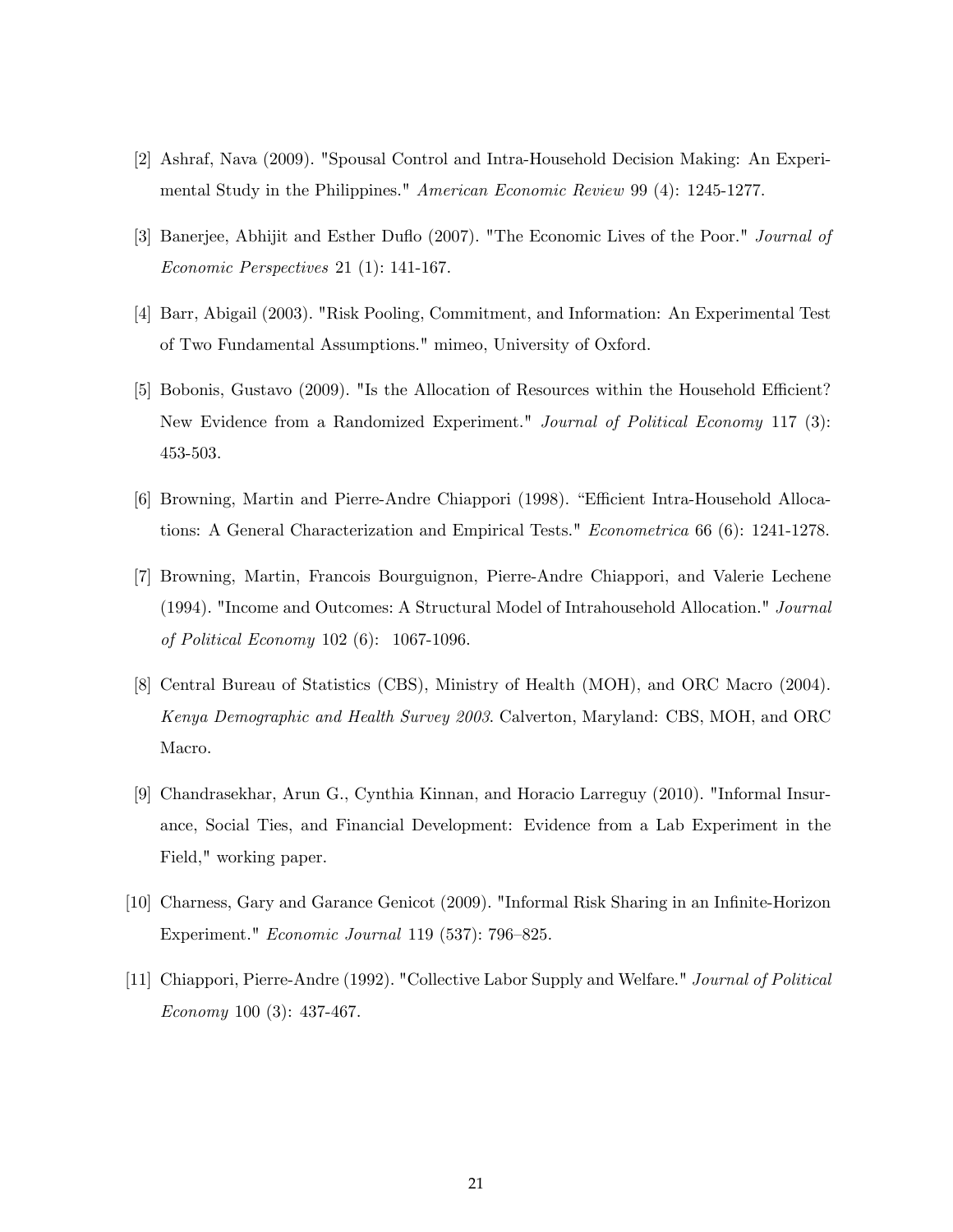- [12] Coate, Stephen and Martin Ravallion (1993). "Reciprocity without Commitment: Characterization and Performance of Informal Insurance Arrangements." Journal of Development Economics 40 (1): 1-24.
- [13] Croson, Rachel and Uri Gneezy (2009). "Gender Differences in Preferences." Journal of Economic Literature 47 (2): 448-474.
- [14] Doss, Cheryl (2001). "Is Risk Fully Pooled within the Household? Evidence from Ghana." Economic Development and Cultural Change 50 (1): 101-30.
- [15] Dercon, Stefan and Pamela Krishnan (2000). "In Sickness and In Health: Risk Sharing within Households in Rural Ethiopia." *Journal of Political Economy* 108 (4): 688-727.
- [16] Dubois, Pierre and Ethan Ligon (2009). "Nutrition and Risk Sharing Within the Household." CUDARE working paper  $\#1096$ .
- [17] Duáo, Esther (2003). "Grandmothers and Granddaughters: Old-Age Pensions and Intrahousehold Allocation in South Africa." World Bank Economic Review 17 (1): 1-25.
- [18] Duáo, Esther and Christopher Udry (2004). "Intrahousehold Resource Allocation in Cote D'Ivoire: Social Norms, Separate Accounts, and Consumption Choices." mimeo, MIT.
- [19] Dupas, Pascaline and Jonathan Robinson (2011). "Savings Constraints and Microenterprise Development: Evidence from a Field Experiment in Kenya." NBER working paper #14693.
- [20] Fafchamps, Marcel and Susan Lund (2003). "Risk Sharing Networks in the Rural Philippines." Journal of Development Economics 71: 261-87.
- [21] Foster, Andrew D. and Mark R. Rosenzweig (2001). "Imperfect Commitment, Altruism and the Family: Evidence from Transfer Behavior in Low-Income Rural Areas." Review of Economics and Statistics 83 (3): 389-407.
- [22] Goldstein, Markus (2004). "Intrahousehold Efficiency and Individual Insurance in Ghana." mimeo, London School of Economics.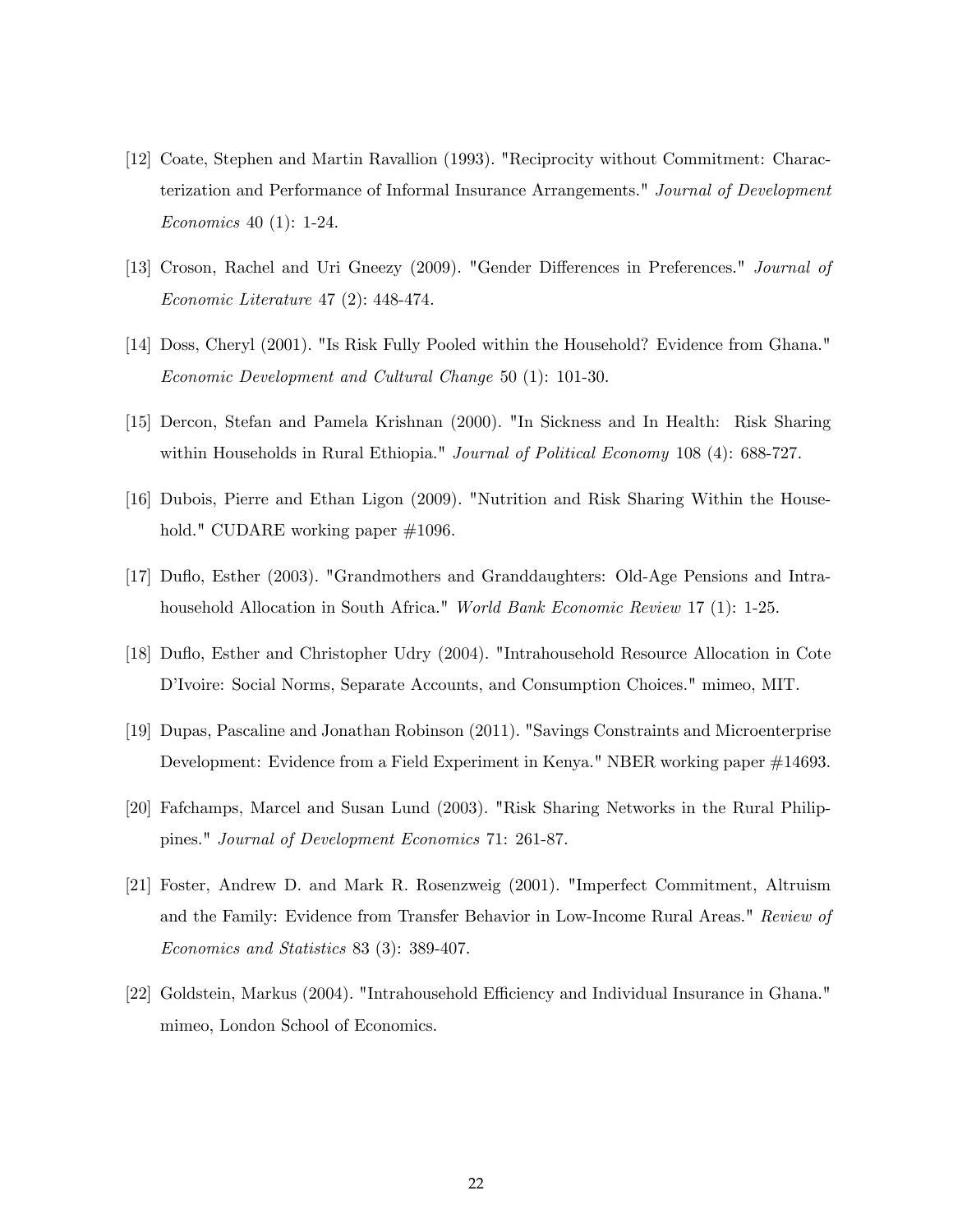- [23] Haddad, Lawrence and John Hoddinott (1994). "Does Female Income Share Ináuence Household Expenditures? Evidence from Cote d'Ivoire." Oxford Bulletin of Economics and Statistics 57 (1): 77-96.
- [24] Imbens, Guido (2009). "Better LATE Than Nothing: Some Comments on Deaton (2009) and Heckman and Urzua (2009)." NBER working paper #14896.
- [25] Iversen, Vegard, Cecile Jackson, Bereket Kebede, Alistair Munro, and Arjan Verschoor (2006). "Whatís Love Got to Do With It? An Experimental Test of Household Models in East Uganda." Center for the Study of African Economics Working Paper.
- [26] Kahneman, Daniel and Amos Tversky (1979). "Prospect Theory: An Analysis of Decision Under Risk." Econometrica 47 (2): 263-292.
- [27] Ligon, Ethan, Jonathan P. Thomas, and Tim Worrall (2002). "Informal Insurance Arrangements with Limited Commitment: Theory and Evidence from Village Economies." Review of Economic Studies 69: 209-244.
- [28] Lundberg, Shelly J., Robert A. Pollak, and Terence J. Wales (1997). "Do Husbands and Wives Pool Their Resources? Evidence from the United Kingdom Child Benefit." Journal of Human Resources 32 (3): 463-480.
- [29] Mazzocco, Maurizio and Shiv Saini (2010). "Testing Efficient Risk Sharing with Heterogeneous Risk Preferences." forthcoming, American Economic Review.
- [30] Paxson, Christina H. (1992). "Using Weather Variability to Estimate the Response of Savings to Transitory Income in Thailand." American Economic Review 82 (1): 15-33.
- [31] Ravallion, Martin, and Martin Dearden (1988). "Social Security in a 'Moral Economy': An Empirical Analysis for Java." Review of Economics and Statistics 70 (1): 36-44.
- [32] Robinson, Jonathan and Ethan Yeh (2011). "Transactional Sex as a Response to Risk in Western Kenya." American Economic Journal: Applied Economics 3 (1): 35-64.
- [33] Thomas, Duncan (1990). "Intra-Household Resource Allocation: An Inferential Approach." Journal of Human Resources 25 (4): 635-664.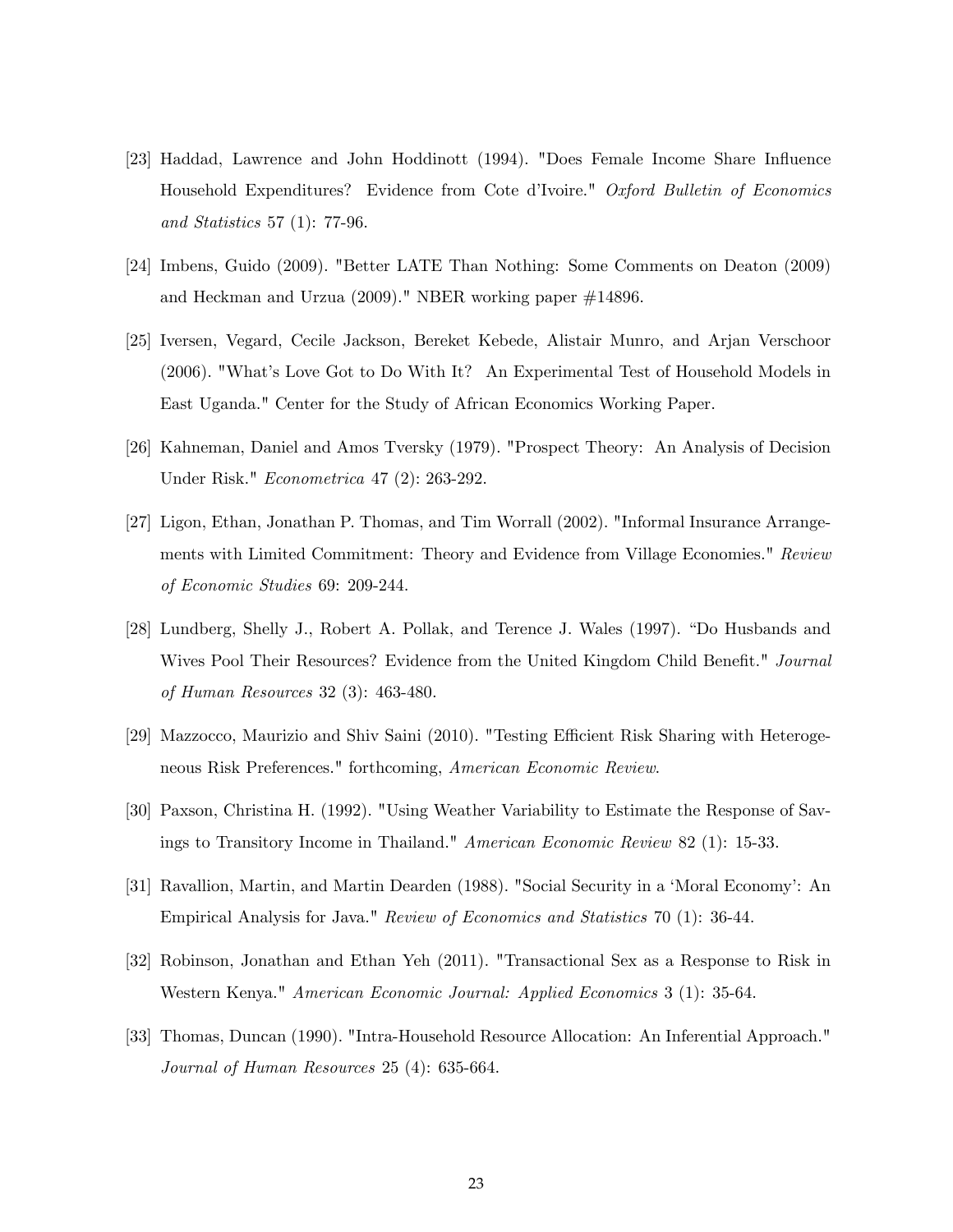- [34] Townsend, Robert M. (1994). "Risk and Insurance in Village India." Econometrica 62 (3): 539-591.
- [35] Udry, Christopher (1994). "Risk and Insurance in a Rural Credit Market: An Empirical Investigation in Northern Nigeria." Review of Economic Studies 61 (3): 495-526.
- [36] Udry, Christopher (1996). "Gender, Agricultural Production, and the Theory of the Household." Journal of Political Economy 104 (5): 1010-1046.
- [37] Wahhaj, Zaki (2007). "A Theory of Household Bargaining in the Presence of Limited Commitment and Public Goods." mimeo, University of Oxford.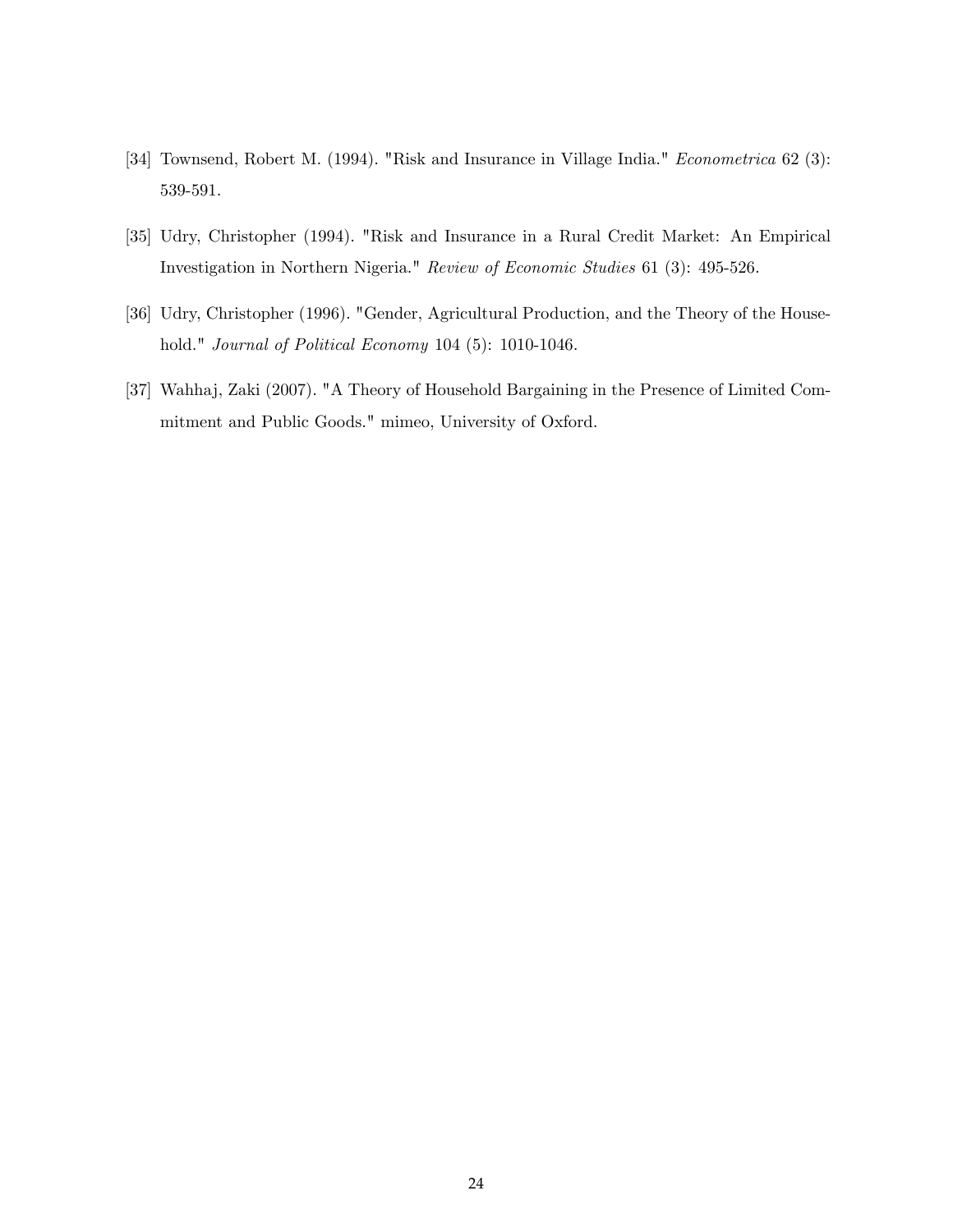#### **Table 1. Summary Statistics**

| <u>UNIV II VUIIIIIIUI</u><br>---------  |                |                                              |                |                |                                           |                  |
|-----------------------------------------|----------------|----------------------------------------------|----------------|----------------|-------------------------------------------|------------------|
|                                         | (1)            | $\overline{2}$                               | (3)            | (4)            | (5)                                       | (6)              |
|                                         |                | <b>MALES</b>                                 |                |                | <b>FEMALES</b>                            |                  |
|                                         |                | Coefficient of Regression of Dep. Var. on    |                |                | Coefficient of Regression of Dep. Var. on |                  |
|                                         |                | Ave. Num of Shocks Received by: <sup>1</sup> |                |                | Ave. Num of Shocks Received by:           |                  |
|                                         | Mean           | Respondent                                   | Spouse         | Mean           | Respondent                                | Spouse           |
| Panel A. Demographic Information        |                |                                              |                |                |                                           |                  |
| Occupation:                             |                |                                              |                |                |                                           |                  |
| <b>Bicycle Taxi Driver</b>              | 0.84           | 0.20                                         | $-0.13$        | 0.00           |                                           |                  |
|                                         |                | (0.17)                                       | (0.18)         |                |                                           |                  |
| <b>Market Stall</b>                     | 0.05           | 0.10                                         | $-0.09$        | 0.31           | 0.24                                      | $-0.30$          |
|                                         |                | (0.09)                                       | (0.10)         |                | (0.22)                                    | (0.21)           |
| Housewife / no job                      | 0.02           | $-0.07$                                      | 0.09           | 0.53           | 0.06                                      | 0.41             |
|                                         |                | (0.05)                                       | (0.06)         |                | (0.23)                                    | $(0.23)^*$       |
| Other                                   | 0.09           | $-0.29$                                      | 0.11           | 0.15           | $-0.29$                                   | $-0.11$          |
|                                         |                | $(0.13)$ **                                  | (0.14)         |                | $(0.17)^*$                                | (0.16)           |
| Luo Tribe                               | 0.88           | $-0.06$                                      | 0.21           | 0.86           | 0.00                                      | 0.03             |
|                                         |                | (0.15)                                       | (0.16)         |                | (0.17)                                    | (0.16)           |
| Age                                     | 30.57          | $-0.54$                                      | 4.53           | 24.47          | 1.20                                      | $-3.33$          |
|                                         | (8.71)         | (3.93)                                       | (4.15)         | (6.83)         | (3.23)                                    | (3.14)           |
| Education                               | 7.72           | $-0.96$                                      | 1.29           | 7.02           | $-1.25$                                   | $-1.03$          |
|                                         | (2.41)         | (1.10)                                       | (1.16)         | (2.07)         | (1.01)                                    | (0.96)           |
| Literate (Swahili)                      | 0.85           | 0.12                                         | $-0.04$        | 0.72           | $-0.03$                                   | 0.23             |
|                                         | (0.36)         | (0.16)                                       | (0.17)         | (0.45)         | (0.21)                                    | (0.21)           |
| Number of children                      | 2.45           | $-0.49$                                      | $-0.06$        | 2.45           | $-0.06$                                   | $-0.49$          |
|                                         | (1.75)         | (0.81)                                       | (0.83)         | (1.75)         | (0.83)                                    | (0.81)           |
| Number of dependents <sup>2</sup>       | 2.95           | 0.68                                         | $-0.63$        | 2.95           | $-0.63$                                   | 0.68             |
|                                         | (2.05)         | (0.96)                                       | (0.99)         | (2.05)         | (0.99)                                    | (0.96)           |
| <b>Panel B. Savings and Credit</b>      |                |                                              |                |                |                                           |                  |
| Has Formal Savings Account              | 0.02           | 0.03                                         | $-0.06$        | 0.01           | $-0.03$                                   | 0.01             |
|                                         | (0.12)         | (0.06)                                       | (0.06)         | (0.09)         | (0.04)                                    | (0.04)           |
| Received Formal Loan                    | 0.02           | 0.10                                         | 0.04           | 0.01           | $-0.01$                                   | $-0.01$          |
| in past year                            | (0.15)         | (0.07)                                       | (0.07)         | (0.09)         | (0.04)                                    | (0.04)           |
| Participates in ROSCA                   | 0.63           | 0.24                                         | 0.00           | 0.44           | $-0.06$                                   | $-0.12$          |
|                                         | (0.48)         | (0.23)                                       | (0.23)         | (0.50)         | (0.24)                                    | (0.23)           |
| Amount Saved in ROSCAs                  | 3097           | 4636                                         | 2310           | 2035           | $-56$                                     | 445              |
| (for those in ROSCAs)                   | (4733)<br>0.92 | $(2,545)^*$<br>0.10                          | (2809)<br>0.01 | (3200)         | (2571)<br>0.11                            | (2131)           |
| Received gift or loan                   | (0.27)         |                                              |                | 0.91<br>(0.29) | (0.14)                                    | 0.02             |
| in past year                            | 2393           | (0.12)<br>225                                | (0.13)<br>1178 | 1589           | 332                                       | (0.13)<br>$-683$ |
| Amount received in gifts and            | (2593)         | (1171)                                       | (1236)         | (2083)         | (987)                                     | (959)            |
| loans in past year<br>Gave gift or loan | 0.89           | 0.26                                         | 0.02           | 0.80           | $-0.05$                                   | 0.06             |
| in past year                            | (0.32)         | $(0.14)^*$                                   | (0.15)         | (0.40)         | (0.19)                                    | (0.19)           |
| Amount given in gifts and               | 1806           | 298                                          | $-169$         | 930            | -287                                      | $-919$           |
| loans in past year                      | (2944)         | (1337)                                       | (1410)         | (1428)         | (673)                                     | (654)            |
| Panel C. Asset Ownership                |                |                                              |                |                |                                           |                  |
| Acres of land owned                     | 0.79           | $-0.71$                                      | 0.02           | 0.15           | $-0.04$                                   | 0.01             |
|                                         | (1.64)         | (0.74)                                       | (0.78)         | (0.50)         | (0.24)                                    | (0.23)           |
| Value of Durable Goods                  | 2708           | 1646                                         | 334            | 797            | 268                                       | $-662$           |
| Owned                                   | (4570)         | (2066)                                       | (2181)         | (1652)         | (782)                                     | (760)            |
| Value of Animals Owned                  | 2914           | 10784                                        | $-3987$        | 145            | 299                                       | $-16$            |
|                                         | (15635)        | (7017)                                       | (7407)         | (838)          | (397)                                     | (386)            |
| Amount invested (out of 100             | 46.98          | $-11.06$                                     | 5.51           | 44.57          | $-9.60$                                   | $-4.47$          |
| Ksh) in Risky Asset <sup>3</sup>        | (22.17)        | (10.13)                                      | (10.61)        | (21.87)        | (10.48)                                   | (10.01)          |
|                                         |                |                                              |                |                |                                           |                  |
| Observations                            | 136            |                                              |                | 131            |                                           |                  |

Notes: All figures are self-reported means. There are a fewer observations than in the monitoring surveys (in which there are 142 couples) because the background survey was administered after the project started and some could not be traced for this survey. All monetary figures in Kenyan shillings. Exchange rate was roughly 70 Kenyan shillings to \$1 US during this time period. Columns 1 and 4: standard deviations in parentheses. Columns 2-3 and 5-6: standard errors in parentheses.

\* significant at 10%; \*\* significant at 5%; \*\*\* significant at 1%.

<sup>1</sup>These are coefficients of a regression of the dependent variable on the probability that the respondent received the experimental shock over the 8 weeks of the experiment (the total number of shocks divided by the number of weeks). The probability is used rather than the total number of shocks because some respondents weren't traced in some weeks.

 $^{2}$ The number of dependents must be the same within the household. In cases where responses differ, the wife's response is used.

 ${}^{3}$ The risky asset paid off 2.5 times the amount invested with probability 50%, and 0 with probability 50%.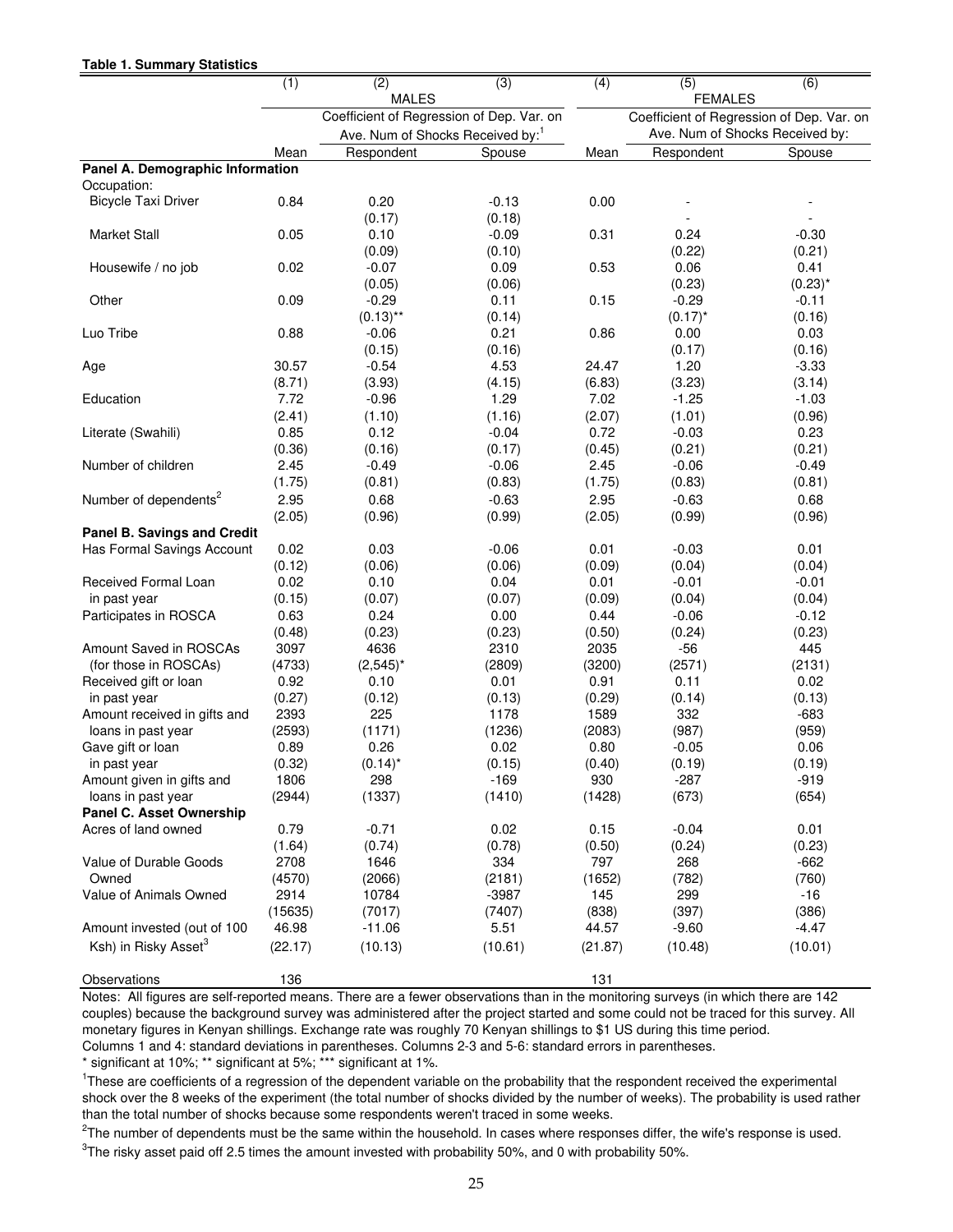| rable 2. Summary Statistics from Monitoring Surveys |          |          |
|-----------------------------------------------------|----------|----------|
|                                                     | (1)      | (2)      |
|                                                     | Male     | Female   |
| Panel A. Income                                     |          |          |
| <b>Total Labor Income</b>                           | 718.64   | 143.01   |
|                                                     | (746.15) | (573.68) |
| <b>Total Hours Worked</b>                           | 55.35    | 16.47    |
|                                                     | (65.42)  | (33.04)  |
|                                                     |          |          |
| <b>Panel B. Expenditures</b>                        |          |          |
| <b>Total Expenditures</b>                           | 820.05   | 369.21   |
|                                                     | (525.34) | (397.01) |
| <b>Shared Food</b>                                  | 380.51   | 192.67   |
|                                                     | (274.09) | (203.02) |
| Children                                            | 18.77    | 16.61    |
|                                                     | (71.10)  | (54.54)  |
| Medical                                             | 42.59    | 25.34    |
|                                                     | (103.42) | (90.75)  |
| <b>Other Shared</b>                                 | 126.72   | 59.92    |
|                                                     | (228.13) | (119.09) |
| Transportation                                      | 107.98   | 34.75    |
|                                                     | (121.14) | (113.29) |
| <b>Total Private</b>                                | 143.71   | 39.92    |
|                                                     | (161.32) | (92.32)  |
| <b>Private Categories</b>                           |          |          |
| Clothing                                            | 21.41    | 21.87    |
|                                                     | (85.65)  | (77.54)  |
| Meals in Restaurants                                | 71.75    | 5.33     |
|                                                     | (76.08)  | (24.28)  |
| Alcohol, Soda, Cigarettes                           | 28.04    | 4.39     |
|                                                     | (51.52)  | (17.97)  |
| <b>Other Private Expenditures</b>                   | 22.49    | 8.34     |
|                                                     | (74.95)  | (25.11)  |
|                                                     |          |          |
| <b>Panel C. Transfers and Savings</b>               |          |          |
| (Net) Transfers to Spouse                           | 59.46    | $-59.46$ |
|                                                     | (147.44) | (147.44) |
| (Net) Transfers Outside HH                          | 11.03    | 6.28     |
|                                                     | (371.85) | (326.65) |
|                                                     | $-23.34$ |          |
| Savings                                             |          | $-52.00$ |
|                                                     | (863.52) | (642.60) |
|                                                     |          |          |
| Observations                                        | 898      | 898      |
| Number of IDs                                       | 142      | 142      |

Notes: In Panel B, "Total private" expenditures include the subcategories listed in the bottom of the Panel. The "other private expenditures" category includes hairstyling, entertainment, newspapers, transportation, mobile phone airtime, and similar items. Shared food includes all food consumed jointly at home. Spending on children includes school fees, school supplies, and clothing. Other shared expenditures includes cleaning supplies, rent, water, household bills, and related expenses. In Panel C, transfers are defined as positive for outflows and negative for inflows and include cash and in-kind transfers. Savings are imputed as the sum of total income (including the experimental shocks), transfers, and bank and ROSCA flows minus total expenditures. Standard deviations in parentheses.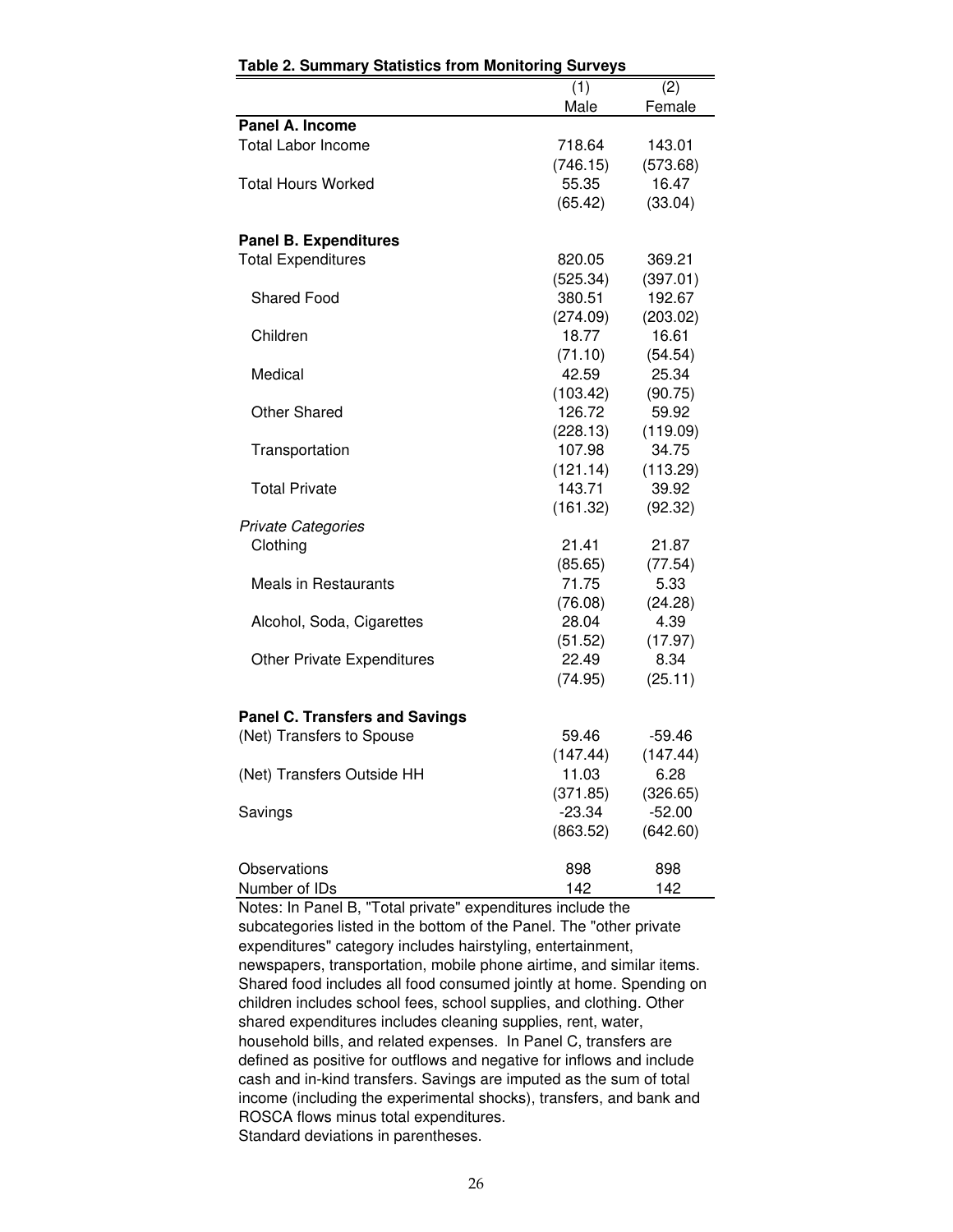#### **Table 3. Experimental Shocks on Individual-Level Outcomes**

|                                               | (1)      | (2)           | (3)      | (4)                 | (5)      | (6)      | (7)       | (8)           | (9)               | (10)     | (11)         | (12)         |
|-----------------------------------------------|----------|---------------|----------|---------------------|----------|----------|-----------|---------------|-------------------|----------|--------------|--------------|
|                                               |          |               |          | <b>Expenditures</b> |          |          |           |               | Net Transfers To: |          | Labor Supply |              |
|                                               | Total    | Private       | Shared   | Medical             | Children | Other    | Transport | Spouse        | Outside           | Hours    | Labor        |              |
|                                               |          |               | Food     |                     |          | Shared   |           |               | Household         |          | Income       |              |
| Panel A. Men                                  |          |               |          |                     |          |          |           |               |                   |          |              |              |
| <b>Respondent Received Shock</b>              | 0.190    | 0.169         | $-0.025$ | 0.048               | $-0.012$ | $-0.096$ | 0.102     | 0.077         | 0.090             | 0.018    | 0.139        | 0.937        |
|                                               | (0.194)  | $(0.064)$ *** | (0.089)  | (0.041)             | (0.032)  | (0.102)  | (0.068)   | (0.065)       | (0.202)           | (0.017)  | (0.366)      | $(0.421)$ ** |
| Spouse Received Shock                         | $-0.163$ | $-0.027$      | $-0.016$ | 0.057               | $-0.019$ | $-0.086$ | $-0.069$  | $-0.163$      | $-0.133$          | $-0.036$ | $-0.145$     | 0.584        |
|                                               | (0.192)  | (0.069)       | (0.087)  | (0.045)             | (0.030)  | (0.111)  | (0.060)   | $(0.060)$ *** | (0.157)           | (0.035)  | (0.312)      | (0.366)      |
| Observations                                  | 898      | 898           | 898      | 898                 | 898      | 898      | 898       | 898           | 898               | 898      | 898          | 898          |
| Number of Households                          | 142      | 142           | 142      | 142                 | 142      | 142      | 142       | 142           | 142               | 142      | 142          | 142          |
| F-test of equality                            | 0.21     | $0.05**$      | 0.93     | 0.84                | 0.88     | 0.95     | $0.09*$   | $0.001***$    | 0.31              | 0.27     | 0.48         | 0.54         |
| Mean of Dependent Variable (Ksh) <sup>1</sup> | 889.32   | 135.66        | 413.77   | 56.95               | 24.09    | 144.77   | 114.55    | 76.78         | 2.81              | 52.18    | 698.56       | $-250.99$    |
| S.D. of Dep. Var. (Ksh)                       | 557.30   | 122.24        | 298.74   | 143.25              | 84.40    | 250.88   | 106.76    | 159.89        | 436.18            | 24.14    | 852.24       | 877.03       |
| Panel B. Women                                |          |               |          |                     |          |          |           |               |                   |          |              |              |
| <b>Respondent Received Shock</b>              | 0.180    | $-0.020$      | 0.056    | 0.079               | 0.032    | 0.041    | $-0.007$  | 0.163         | 0.050             | $-0.031$ | $-0.020$     | 0.403        |
|                                               | (0.148)  | (0.042)       | (0.067)  | $(0.041)^*$         | (0.026)  | (0.059)  | (0.047)   | $(0.060)$ *** | (0.190)           | (0.020)  | (0.185)      | (0.275)      |
| Spouse Received Shock                         | $-0.058$ | $-0.026$      | $-0.051$ | 0.015               | $-0.025$ | 0.050    | $-0.021$  | $-0.077$      | $-0.010$          | 0.009    | 0.031        | 0.298        |
|                                               | (0.123)  | (0.039)       | (0.064)  | (0.034)             | (0.024)  | (0.041)  | (0.039)   | (0.065)       | (0.160)           | (0.011)  | (0.195)      | (0.266)      |
| Observations                                  | 898      | 898           | 898      | 898                 | 898      | 898      | 898       | 898           | 898               | 898      | 898          | 898          |
| Number of Households                          | 142      | 142           | 142      | 142                 | 142      | 142      | 142       | 142           | 142               | 142      | 142          | 142          |
| F-test of equality                            | 0.14     | 0.91          | 0.23     | $0.07*$             | $0.1*$   | 0.88     | 0.77      | $0.001***$    | 0.63              | 0.14     | 0.86         | 0.77         |
| Mean of Dependent Variable (Ksh)              | 428.51   | 47.28         | 227.98   | 28.43               | 18.25    | 68.51    | 38.07     | $-76.78$      | $-11.15$          | 16.77    | 165.33       | $-127.78$    |
| S.D. of Dep. Var. (Ksh)                       | 482.65   | 123.77        | 262.65   | 94.87               | 65.80    | 119.21   | 101.60    | 159.89        | 549.09            | 24.88    | 604.19       | 715.34       |

Notes: All regressions are estimated by fixed effects with controls for the week of the interview. All coefficients are divided by 150 shillings, the size of the experimental shock (including hours). See Table 2 for explanations of the various expenditure categories.

Standard errors clustered at the household level in parentheses. \* significant at 10%; \*\* significant at 5%; \*\*\* significant at 1%.

<sup>1</sup>The mean and standard deviation reported here is for weeks when neither spouse receives the shock.

<sup>2</sup>Savings are imputed as the sum of labor and experimental income, transfers, ROSCA payouts, and bank withdrawals minus total expenditures. ROSCA and bank withdrawals are not reported to save space.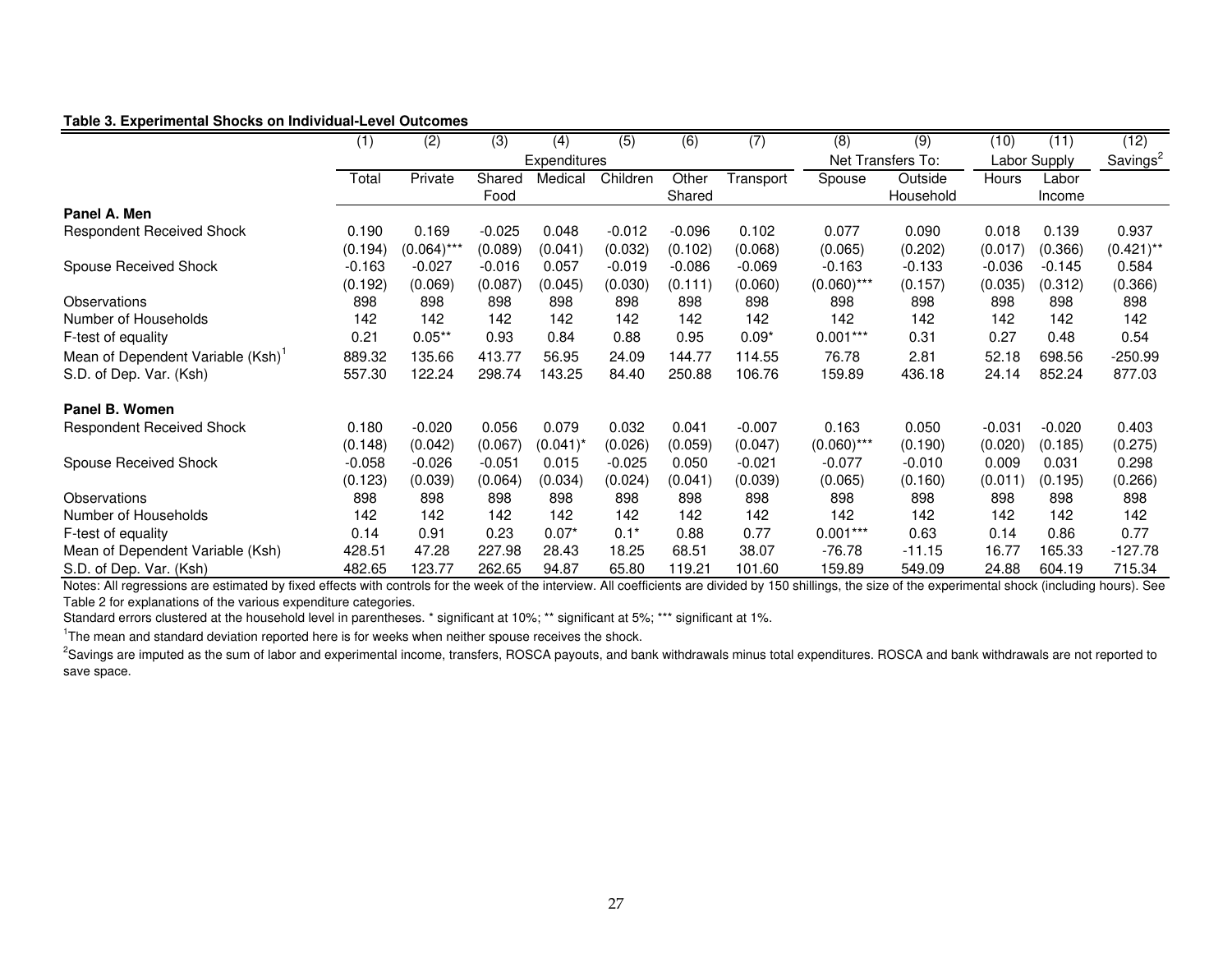#### **Table 4. Current and Lagged Experimental Shocks on Individual-Level Outcomes**

|                                               | (1)         | (2)             | (3)      | (4)                 | $\overline{(5)}$ | (6)          | (7)       | (8)           | (9)               | (10)          | (11)     | (12)                 |
|-----------------------------------------------|-------------|-----------------|----------|---------------------|------------------|--------------|-----------|---------------|-------------------|---------------|----------|----------------------|
|                                               |             |                 |          | <b>Expenditures</b> |                  |              |           |               | Net Transfers To: | Labor Supply  |          | Savings <sup>2</sup> |
|                                               | Total       | Total           | Shared   | Medical             | Children         | Other        | Transport | Spouse        | Outside           | Hours         | Labor    |                      |
|                                               |             | Private         | Food     |                     |                  | Shared       |           |               | Household         |               | Income   |                      |
| Panel A. Men                                  |             |                 |          |                     |                  |              |           |               |                   |               |          |                      |
| Respondent Received Shock this week           | 0.431       | 0.215           | 0.188    | 0.042               | $-0.008$         | $-0.138$     | 0.132     | 0.125         | $-0.089$          | $-0.039$      | $-0.321$ | 0.249                |
|                                               | $(0.245)^*$ | $(0.081)^{***}$ | (0.117)  | (0.051)             | (0.036)          | (0.124)      | (0.082)   | (0.079)       | (0.185)           | $(0.022)^{*}$ | (0.534)  | (0.593)              |
| Respondent Received Shock last week           | 0.055       | 0.039           | $-0.015$ | $-0.059$            | $-0.020$         | 0.064        | 0.047     | 0.048         | $-0.107$          | $-0.059$      | $-0.440$ | $-0.476$             |
|                                               | (0.227)     | (0.075)         | (0.132)  | (0.046)             | (0.030)          | (0.112)      | (0.063)   | (0.072)       | (0.139)           | (0.047)       | (0.522)  | (0.570)              |
| Spouse Received Shock this week               | $-0.082$    | 0.067           | 0.114    | 0.031               | $-0.037$         | $-0.228$     | $-0.028$  | $-0.167$      | $-0.274$          | $-0.041$      | $-0.530$ | 0.217                |
|                                               | (0.200)     | (0.067)         | (0.101)  | (0.050)             | (0.035)          | $(0.132)^*$  | (0.070)   | $(0.060)$ *** | (0.166)           | (0.059)       | (0.468)  | (0.496)              |
| Spouse Received Shock last week               | $-0.285$    | 0.011           | 0.079    | $-0.049$            | $-0.070$         | $-0.304$     | 0.049     | $-0.060$      | 0.147             | 0.005         | $-0.190$ | $-0.126$             |
|                                               | (0.209)     | (0.062)         | (0.112)  | (0.045)             | (0.041)          | $(0.150)$ ** | (0.054)   | (0.080)       | (0.233)           | (0.013)       | (0.410)  | (0.490)              |
| Observations                                  | 611         | 611             | 611      | 611                 | 611              | 611          | 611       | 611           | 611               | 611           | 611      | 611                  |
| Number of Households                          | 140         | 140             | 140      | 140                 | 140              | 140          | 140       | 140           | 140               | 140           | 140      | 140                  |
| p-value for test:                             |             |                 |          |                     |                  |              |           |               |                   |               |          |                      |
| Respondent shock = spouse shock (this week)   | $0.1*$      | 0.12            | 0.62     | 0.83                | 0.55             | 0.63         | 0.12      | $0.001***$    | 0.48              | 0.97          | 0.58     | 0.96                 |
| Respondent shock = spouse shock (last week)   | 0.28        | 0.79            | 0.61     | 0.89                | 0.31             | $0.06*$      | 0.98      | 0.33          | 0.33              | 0.19          | 0.76     | 0.70                 |
| Respondent shock this week + last week = $0$  | 0.23        | $0.06*$         | 0.46     | 0.83                | 0.55             | 0.69         | 0.13      | 0.12          | 0.35              | 0.14          | 0.45     | 0.81                 |
| Spouse shock this week $+$ last week = 0      | 0.18        | 0.43            | 0.25     | 0.78                | $0.1*$           | $0.01***$    | 0.83      | $0.02**$      | 0.68              | 0.57          | 0.17     | 0.88                 |
| Sum respondent shocks = sum spouse shocks     | $0.08*$     | 0.29            | 0.95     | 1.00                | 0.26             | $0.08*$      | 0.31      | $0.02**$      | 0.86              | 0.33          | 0.97     | 0.75                 |
| Mean of Dependent Variable (Ksh) <sup>1</sup> | 760.20      | 114.64          | 356.01   | 34.69               | 18.81            | 142.85       | 93.20     | 64.88         | 52.95             | 55.33         | 768.13   | $-87.03$             |
| S.D. of Dep. Var. (Ksh)                       | 508.59      | 92.01           | 303.29   | 91.17               | 58.62            | 214.88       | 88.06     | 107.20        | 156.32            | 21.39         | 1259.78  | 1051.85              |

Notes: All regressions are estimated by fixed effects with controls for the week of the interview. All coefficients are divided by 150 shillings, the size of the experimental shock (including hours). See Table 2 for explanations of the various expenditure categories.

Standard errors clustered at the household level in parentheses. \* significant at 10%; \*\* significant at 5%; \*\*\* significant at 1%.

<sup>1</sup>The mean and standard deviation reported here is for weeks when neither spouse receives the shock.

<sup>2</sup>Savings are imputed as the sum of labor and experimental income, transfers, ROSCA payouts, and bank withdrawals minus total expenditures. ROSCA and bank withdrawals are not reported to save space.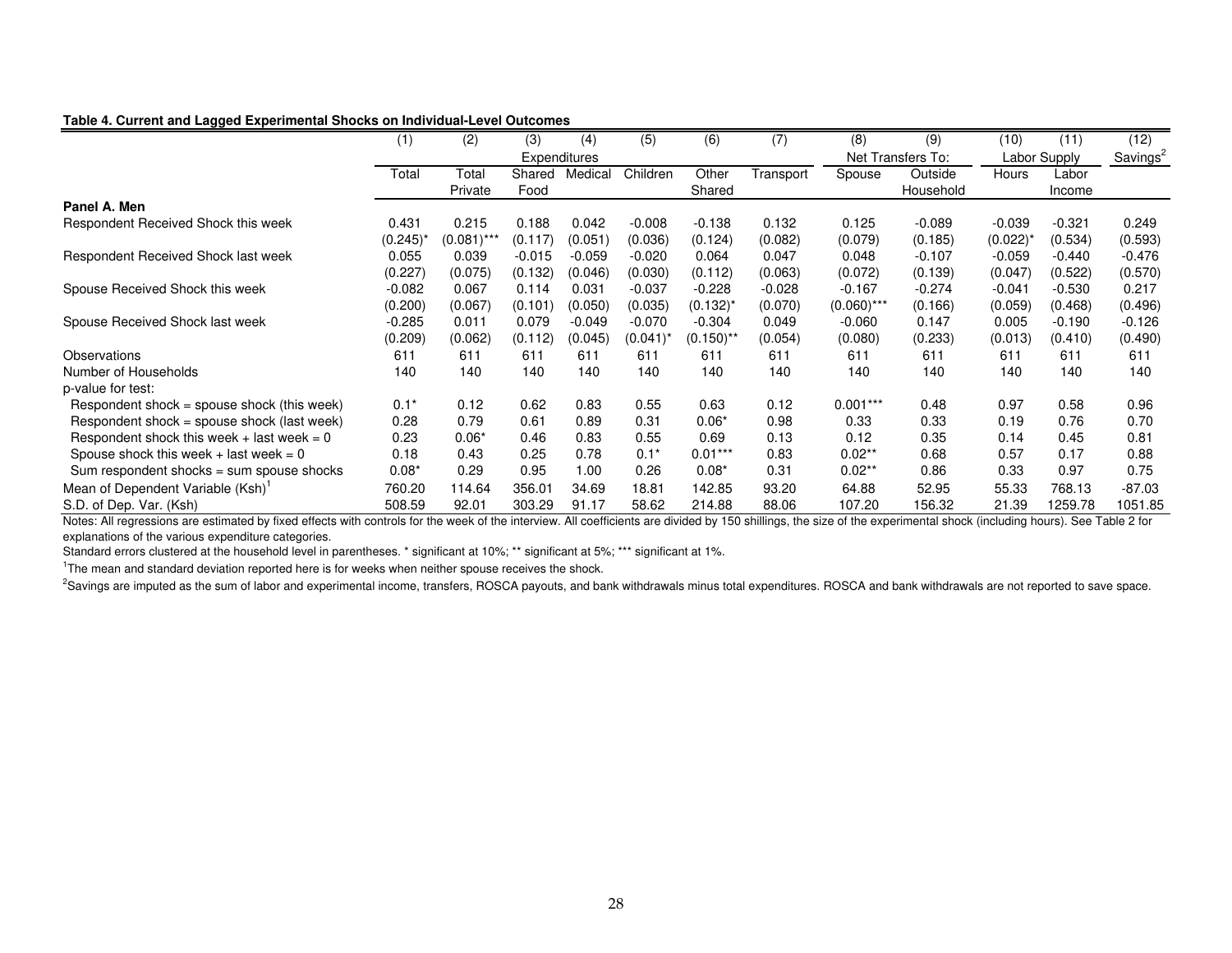#### **Table 4. Current and Lagged Experimental Shocks on Individual-Level Outcomes**

|                                              | (1)         | (2)          | (3)                    | (4)      | (5)      | (6)      | (7)       | (8)           | (9)               | (10)         | (11)        | (12)                 |
|----------------------------------------------|-------------|--------------|------------------------|----------|----------|----------|-----------|---------------|-------------------|--------------|-------------|----------------------|
|                                              |             | Expenditures |                        |          |          |          |           |               | Net Transfers To: | Labor Supply |             | Savings <sup>2</sup> |
|                                              | Total       | Total        | Shared                 | Medical  | Children | Other    | Transport | Spouse        | Outside           | Hours        | Labor       |                      |
|                                              |             | Private      | Food                   |          |          | Shared   |           |               | Household         |              | Income      |                      |
| Panel B. Women                               |             |              |                        |          |          |          |           |               |                   |              |             |                      |
| Respondent Received Shock this week          | 0.434       | $-0.009$     | 0.107                  | 0.083    | 0.048    | 0.126    | 0.079     | 0.167         | $-0.119$          | $-0.026$     | $-0.141$    | 0.222                |
|                                              | $(0.190)^*$ | (0.064)      | (0.076)                | (0.084)  | (0.030)  | (0.078)  | (0.061)   | $(0.060)$ *** | (0.170)           | (0.025)      | (0.241)     | (0.306)              |
| Respondent Received Shock last week          | 0.012       | 0.013        | $-0.136$               | 0.074    | $-0.005$ | 0.058    | 0.008     | 0.060         | $-0.105$          | $-0.024$     | $-0.374$    | $-0.508$             |
|                                              | (0.232)     | (0.055)      | $(0.064)$ <sup>*</sup> | (0.060)  | (0.036)  | (0.108)  | (0.073)   | (0.080)       | (0.144)           | $(0.010)$ ** | $(0.215)^*$ | $(0.270)^*$          |
| Spouse Received Shock this week              | 0.101       | $-0.020$     | $-0.032$               | 0.055    | 0.008    | 0.063    | 0.027     | $-0.125$      | $-0.133$          | 0.012        | $-0.244$    | $-0.041$             |
|                                              | (0.148)     | (0.058)      | (0.067)                | (0.050)  | (0.029)  | (0.056)  | (0.041)   | (0.079)       | (0.146)           | (0.011)      | (0.233)     | (0.288)              |
| Spouse Received Shock last week              | $-0.230$    | 0.066        | $-0.139$               | $-0.030$ | 0.015    | $-0.138$ | $-0.004$  | $-0.048$      | 0.216             | $-0.029$     | $-0.197$    | $-0.203$             |
|                                              | (0.222)     | (0.080)      | (0.079) <sup>,</sup>   | (0.075)  | (0.026)  | (0.095)  | (0.057)   | (0.072)       | $(0.127)^*$       | (0.023)      | (0.267)     | (0.312)              |
| Observations                                 | 611         | 611          | 611                    | 611      | 611      | 611      | 611       | 611           | 611               | 611          | 611         | 611                  |
| Number of Households                         | 140         | 140          | 140                    | 140      | 140      | 140      | 140       | 140           | 140               | 140          | 140         | 140                  |
| p-value for test:                            |             |              |                        |          |          |          |           |               |                   |              |             |                      |
| Respondent shock = spouse shock (this week)  | $0.09*$     | 0.89         | 0.20                   | 0.63     | 0.30     | 0.38     | 0.34      | $0.001***$    | 0.92              | 0.21         | 0.78        | 0.53                 |
| Respondent shock = spouse shock (last week)  | 0.55        | 0.58         | 0.98                   | 0.37     | 0.65     | 0.29     | 0.92      | 0.33          | 0.19              | 0.86         | 0.67        | 0.50                 |
| Respondent shock this week $+$ last week = 0 | 0.23        | 0.97         | 0.78                   | 0.21     | 0.43     | 0.30     | 0.27      | $0.02**$      | 0.40              | $0.09*$      | $0.06*$     | 0.50                 |
| Spouse shock this week + last week = $0$     | 0.62        | 0.70         | 0.12                   | 0.69     | 0.57     | 0.45     | 0.76      | 0.12          | 0.65              | 0.46         | 0.29        | 0.59                 |
| Sum respondent shocks = sum spouse shocks    | 0.26        | 0.79         | 0.36                   | 0.40     | 0.75     | 0.27     | 0.58      | $0.02**$      | 0.35              | 0.14         | 0.88        | 0.95                 |
| Mean of Dependent Variable (Ksh)'            | 356.01      | 51.81        | 178.49                 | 34.50    | 12.69    | 51.52    | 27.00     | $-64.88$      | 18.76             | 14.54        | 162.75      | $-91.40$             |
| S.D. of Dep. Var. (Ksh)                      | 432.48      | 154.72       | 190.52                 | 121.84   | 58.01    | 98.90    | 59.16     | 107.20        | 262.05            | 23.46        | 848.83      | 834.79               |

Notes: All regressions are estimated by fixed effects with controls for the week of the interview. All coefficients are divided by 150 shillings, the size of the experimental shock (including hours). See Table 2 for explanations of the various expenditure categories.

Standard errors clustered at the household level in parentheses. \* significant at 10%; \*\* significant at 5%; \*\*\* significant at 1%.

<sup>1</sup>The mean and standard deviation reported here is for weeks when neither spouse receives the shock.

<sup>2</sup>Savings are imputed as the sum of labor and experimental income, transfers, ROSCA payouts, and bank withdrawals minus total expenditures. ROSCA and bank withdrawals are not reported to save space.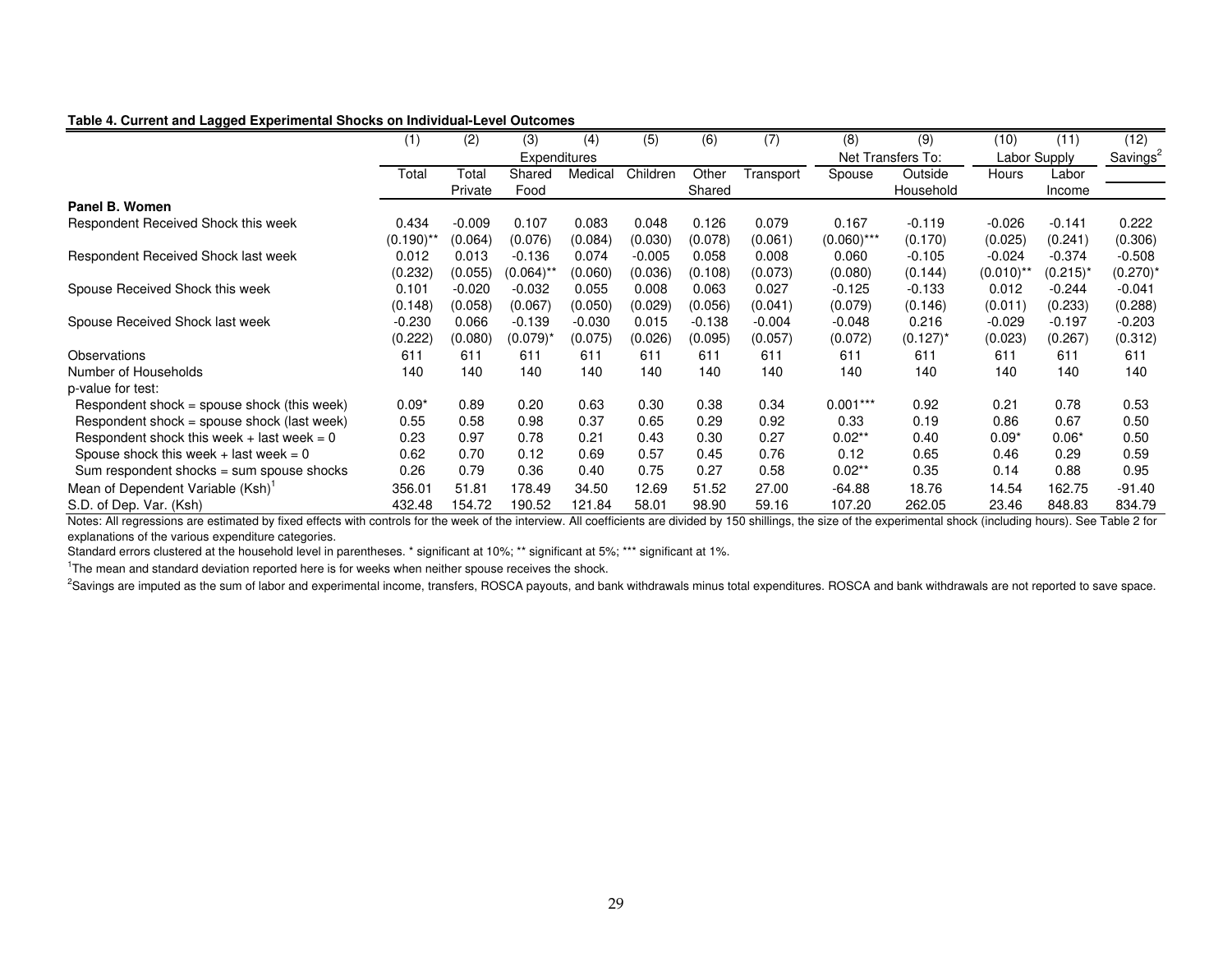#### **Table 5. Response to Labor Income Fluctuations**

|                                   | (1)           | $\overline{(2)}$ | $\overline{(3)}$ | (4)          | $\overline{(5)}$ | (6)           | (7)          | $\overline{(8)}$ | $\overline{(9)}$  | (10)          |  |
|-----------------------------------|---------------|------------------|------------------|--------------|------------------|---------------|--------------|------------------|-------------------|---------------|--|
|                                   |               |                  |                  | Expenditures |                  |               |              |                  | Net Transfers To: |               |  |
|                                   | Total         | Private          | Shared           | Medical      | Children         | Other         | Transport    | Spouse           | Outside           |               |  |
|                                   |               |                  | Food             |              |                  | Shared        |              |                  | Household         |               |  |
| Panel A. Men                      |               |                  |                  |              |                  |               |              |                  |                   |               |  |
| Respondent Labor Income           | 0.184         | 0.025            | 0.041            | 0.012        | 0.002            | 0.075         | 0.029        | $-0.006$         | 0.090             | 0.799         |  |
|                                   | $(0.039)$ *** | $(0.013)^*$      | $(0.016)$ **     | (0.017)      | (0.003)          | (0.046)       | $(0.011)***$ | (0.010)          | $(0.040)$ **      | $(0.031)$ *** |  |
| Spouse Labor Income               | $-0.005$      | $-0.004$         | $-0.014$         | 0.008        | $-0.001$         | 0.010         | $-0.005$     | 0.007            | $-0.016$          | 0.005         |  |
|                                   | (0.031)       | (0.005)          | (0.008)          | (0.015)      | (0.003)          | (0.018)       | (0.006)      | (0.014)          | (0.022)           | (0.041)       |  |
| Observations                      | 898           | 898              | 898              | 898          | 898              | 898           | 898          | 898              | 898               | 898           |  |
| Number of Households              | 142           | 142              | 142              | 142          | 142              | 142           | 142          | 142              | 142               | 142           |  |
| F-test of equality                | $0.001***$    | $0.04***$        | $0.001***$       | 0.87         | 0.51             | 0.19          | $0.01***$    | 0.55             | $0.02**$          | $0.001***$    |  |
| Mean of Dependent Variable (Ksh)' | 820.05        | 143.71           | 380.51           | 42.59        | 18.77            | 126.72        | 107.98       | 59.46            | 11.03             | $-23.34$      |  |
| S.D. of Dep. Var. (Ksh)           | 525.34        | 161.32           | 274.09           | 103.42       | 71.10            | 228.13        | 121.14       | 147.44           | 371.85            | 863.52        |  |
| Panel B. Women                    |               |                  |                  |              |                  |               |              |                  |                   |               |  |
| Respondent Labor Income           | 0.126         | 0.022            | 0.057            | 0.008        | 0.010            | 0.027         | 0.003        | $-0.007$         | 0.083             | 0.843         |  |
|                                   | $(0.044)$ **  | $(0.006)$ ***    | $(0.031)^*$      | (0.011)      | $(0.006)^*$      | $(0.009)$ *** | (0.006)      | (0.014)          | $(0.024)***$      | $(0.054)$ *** |  |
| Spouse Labor Income               | 0.036         | 0.010            | 0.011            | 0.002        | 0.001            | 0.013         | 0.000        | 0.006            | $-0.024$          | 0.011         |  |
|                                   | $(0.013)$ *** | $(0.004)$ ***    | (0.007)          | (0.003)      | (0.002)          | $(0.006)$ **  | (0.004)      | (0.010)          | $(0.014)^*$       | (0.034)       |  |
| Observations                      | 898           | 898              | 898              | 898          | 898              | 898           | 898          | 898              | 898               | 898           |  |
| Number of Households              | 142           | 142              | 142              | 142          | 142              | 142           | 142          | 142              | 142               | 142           |  |
| F-test of equality                | $0.07*$       | $0.07*$          | 0.17             | 0.58         | 0.13             | 0.15          | 0.64         | 0.55             | $0.001***$        | $0.001***$    |  |
| Mean of Dependent Variable (Ksh)  | 369.21        | 39.92            | 192.67           | 25.34        | 16.61            | 59.92         | 34.75        | $-59.46$         | 6.28              | $-52.00$      |  |
| S.D. of Dep. Var. (Ksh)           | 397.01        | 92.32            | 203.02           | 90.75        | 54.54            | 119.09        | 113.29       | 147.44           | 326.65            | 642.60        |  |

Notes: All regressions are estimated by fixed effects with controls for the week of the interview. All regressions also control for labor hours for both spouses. All coefficients are divided by 150 shillings, the size of the experimental shock (including hours). See Table 2 for explanations of the various expenditure categories. Standard errors clustered at the household level in parentheses. \* significant at 10%; \*\* significant at 5%; \*\*\* significant at 1%.

<sup>1</sup>The mean and standard deviation reported here is over all weeks.

<sup>2</sup>Savings are imputed as the sum of labor and experimental income, transfers, ROSCA payouts, and bank withdrawals minus total expenditures. ROSCA and bank withdrawals are not reported to save space.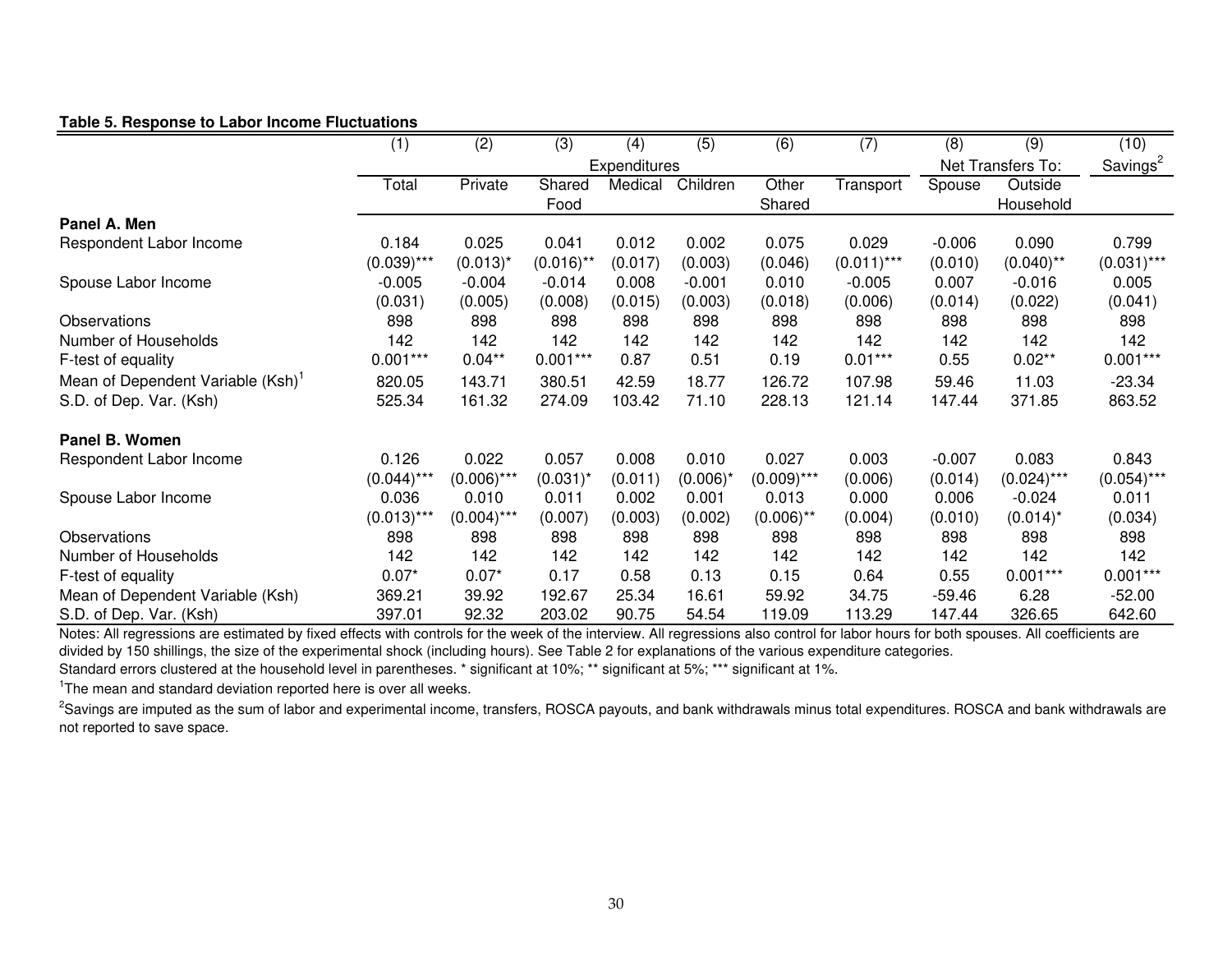|                                  | (1)      | (2)      | (3)      | (4)          | (5)      | (6)     | (7)         | (8)      | (9)               | (10)         | (11)     | (12)                 |
|----------------------------------|----------|----------|----------|--------------|----------|---------|-------------|----------|-------------------|--------------|----------|----------------------|
|                                  |          |          |          | Expenditures |          |         |             |          | Net Transfers To: | Labor Supply |          | Savings <sup>2</sup> |
|                                  | Total    | Private  | Shared   | Medica       | Children | Other   | Transport   | Spouse   | Outside           | Hours        | Labor    |                      |
|                                  |          |          | Food     |              |          | Shared  |             |          | Household         |              | Income   |                      |
| Panel A. Men                     |          |          |          |              |          |         |             |          |                   |              |          |                      |
| <b>Respondent Received Shock</b> | $-0.100$ | $-0.043$ | 0.021    | $-0.028$     | $-0.094$ | 0.130   | $-0.085$    | 0.020    | 0.031             | 0.007        | $-0.350$ | $-0.618$             |
| <b>Following Week</b>            | (0.222)  | (0.087)  | (0.098)  | (0.048)      | (0.062)  | (0.121) | (0.061)     | (0.068)  | (0.223)           | (0.013)      | (0.295)  | (0.447)              |
| <b>Spouse Received Shock</b>     | 0.220    | $-0.047$ | 0.159    | 0.030        | 0.044    | 0.072   | $-0.035$    | 0.075    | 0.384             | 0.040        | $-0.055$ | $-0.467$             |
| <b>Following Week</b>            | (0.237)  | (0.099)  | (0.130)  | (0.078)      | (0.047)  | (0.119) | (0.058)     | (0.067)  | $(0.228)^*$       | (0.045)      | (0.340)  | (0.444)              |
| Observations                     | 611      | 611      | 611      | 611          | 611      | 611     | 611         | 611      | 611               | 611          | 611      | 611                  |
| Number of Households             | 140      | 140      | 140      | 140          | 140      | 140     | 140         | 140      | 140               | 140          | 140      | 140                  |
| F-test of equality               | 0.28     | 0.98     | 0.41     | 0.47         | $0.07*$  | 0.62    | 0.57        | 0.53     | 0.20              | 0.45         | 0.35     | 0.74                 |
| Mean of Dependent Variable (Ksh) | 824.52   | 159.91   | 349.91   | 42.23        | 37.45    | 121.34  | 113.69      | 65.36    | 12.70             | 56.17        | 732.75   | 9.54                 |
| S.D. of Dep. Var. (Ksh)          | 494.83   | 157.13   | 258.07   | 128.76       | 119.53   | 195.20  | 121.70      | 153.10   | 419.72            | 21.52        | 777.58   | 774.48               |
| Panel B. Women                   |          |          |          |              |          |         |             |          |                   |              |          |                      |
| <b>Respondent Received Shock</b> | 0.099    | 0.027    | $-0.089$ | 0.037        | 0.019    | 0.014   | 0.090       | $-0.075$ | 0.108             | $-0.028$     | 0.238    | 0.306                |
| <b>Following Week</b>            | (0.175)  | (0.043)  | (0.100)  | (0.052)      | (0.028)  | (0.049) | $(0.052)^*$ | (0.067)  | (0.144)           | (0.023)      | (0.186)  | (0.316)              |
| <b>Spouse Received Shock</b>     | $-0.180$ | $-0.031$ | $-0.051$ | $-0.083$     | $-0.013$ | 0.026   | $-0.027$    | $-0.020$ | 0.074             | 0.006        | $-0.006$ | 0.001                |
| <b>Following Week</b>            | (0.169)  | (0.062)  | (0.092)  | (0.053)      | (0.028)  | (0.047) | (0.050)     | (0.068)  | (0.126)           | (0.017)      | (0.168)  | (0.316)              |
| Observations                     | 611      | 611      | 611      | 611          | 611      | 611     | 611         | 611      | 611               | 611          | 611      | 611                  |
| Number of Households             | 140      | 140      | 140      | 140          | 140      | 140     | 140         | 140      | 140               | 140          | 140      | 140                  |
| F-test of equality               | 0.24     | 0.42     | 0.77     | 0.20         | 0.34     | 0.86    | 0.12        | 0.53     | 0.82              | 0.35         | 0.35     | 0.54                 |
| Mean of Dependent Variable (Ksh) | 388.75   | 45.08    | 217.91   | 30.94        | 14.24    | 52.71   | 27.88       | $-65.36$ | $-27.16$          | 16.73        | 83.72    | $-102.75$            |
| S.D. of Dep. Var. (Ksh)          | 359.78   | 107.53   | 225.50   | 83.21        | 38.11    | 70.41   | 61.88       | 153.10   | 196.73            | 24.68        | 309.86   | 462.74               |

**Appendix Table A1. Placebo Test - Outcomes on Shocks Received the Following Week**

Notes: All regressions are estimated by fixed effects with controls for the week of the interview. All coefficients are divided by 150 shillings, the size of the experimental shock (including hours). See explanations of the various expenditure categories.

Standard errors clustered at the household level in parentheses. \* significant at 10%; \*\* significant at 5%; \*\*\* significant at 1%.

<sup>1</sup>The mean and standard deviation reported here is over those weeks when neither spouse receives the shock (for those households who have information on current and future shocks).

<sup>2</sup>Savings are imputed as the sum of labor and experimental income, transfers, ROSCA payouts, and bank withdrawals minus total expenditures. ROSCA and bank withdrawals are not reported to s